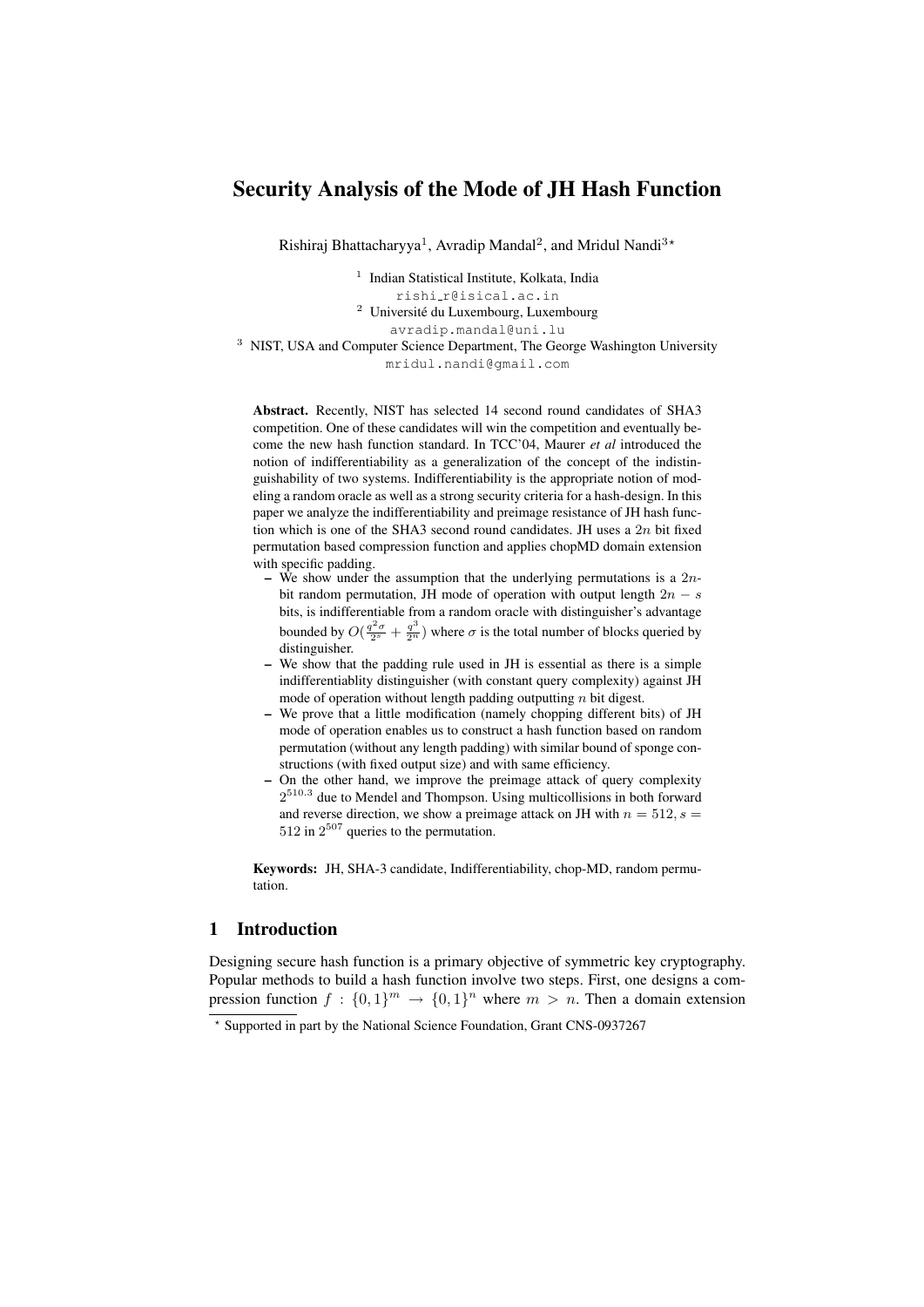algorithm that utilizes  $f$  as a black box<sup>4</sup> is applied to implement the hash function  $H^f : \{0,1\}^* \to \{0,1\}^n$ . This is also known as design or mode of the hash function. The well known Merkle-Damgård domain extension technique is very popular as it preserves the collision resistance property of the compression function: If  $f$  is collision resistant then so is  $H<sup>f</sup>$ . This enables the designers to focus on designing collision resistant compression functions.

INDIFFERENTIABILITY. While collision resistance remains an essential property of a cryptographic hash function, current usage indicates that it no more suffices the modern security goals. Today hash functions are used as PRFs, MACs, (2nd) preimage-secure or even as to replace Random Oracles in different Cryptographic Protocols. In [6], Coron et al considered the problem of designing secure cryptographic hash function based on the *indifferentiability* framework of Maurer et al [15]. Informally speaking, to prove indifferentiablity of an iterated hash function  $H$  (based on some ideal primitive  $f$ ), one has to design a simulator  $S$ . The job of  $S$  is to simulate the behavior of  $f$  while maintaining consistency with the random oracle  $R$ . If no distinguisher  $D$  can distinguish the output distribution of the pair  $(H^f, f)$  from that of  $(R, S^R)$ , the construction H is said to be indifferentiable from a Random Oracle (RO). By proving indifferentiability, we are guaranteed that there is no trivial flaw in the design of the hash function; the design is secure against generic attacks. Today, indifferentiability is considered to be a desirable property of any secure hash function design. Coron et al showed in [6], the design principle (Strengthened Merkle-Damgård) behind the current standard hash functions like MD5 or SHA-1 does not satisfy indifferentiability from RO property. They also proved that different variant of MD constructions, including chopped MD constructions can be proven indifferentiable from a Variable Input Length Random Oracle if the compression function is constructed as an ideal component like Fixed Input Length Random Oracle or from Ideal Cipher with Davis Meyer technique. Subsequently, authors of [2, 4, 9, 12] proved indifferentiability of different constructions of iterated hash functions. In [5], Chang and Nandi proved an indifferentiability bound beyond birthday bound for chopped MD constructions under the assumption that the compression function is a fixed input length random oracle.

In 2007, NIST announced a competition for a new hash function standard, to be called SHA-3. 64 designs were submitted and after an internal review of the submissions, 51 were selected for meeting the minimum submission requirements and accepted as the First Round Candidates. Recently, NIST declared the names of 14 candidates for the second round of the competition. One of these candidates will win the competition and eventually become the next standard cryptographic hash function. Hence, it is essential for these candidate designs to be indifferentiable from an RO to guarantee its robustness against generic attacks.

In this paper, we consider the mode of operation of the JH hash function, one of the second round candidates of SHA3 competition. It uses a novel construction, somewhat reminiscent of a sponge construction [4], to build a hash algorithm out of a single, large, fixed permutation using chopped-MD domain extension [21]. We also consider a little modified mode of operation of JH where the chopping is done on the other bits. For

<sup>4</sup> The domain extension can be applied independent of compression functions except that it depends on the parameters  $m$  and  $n$ .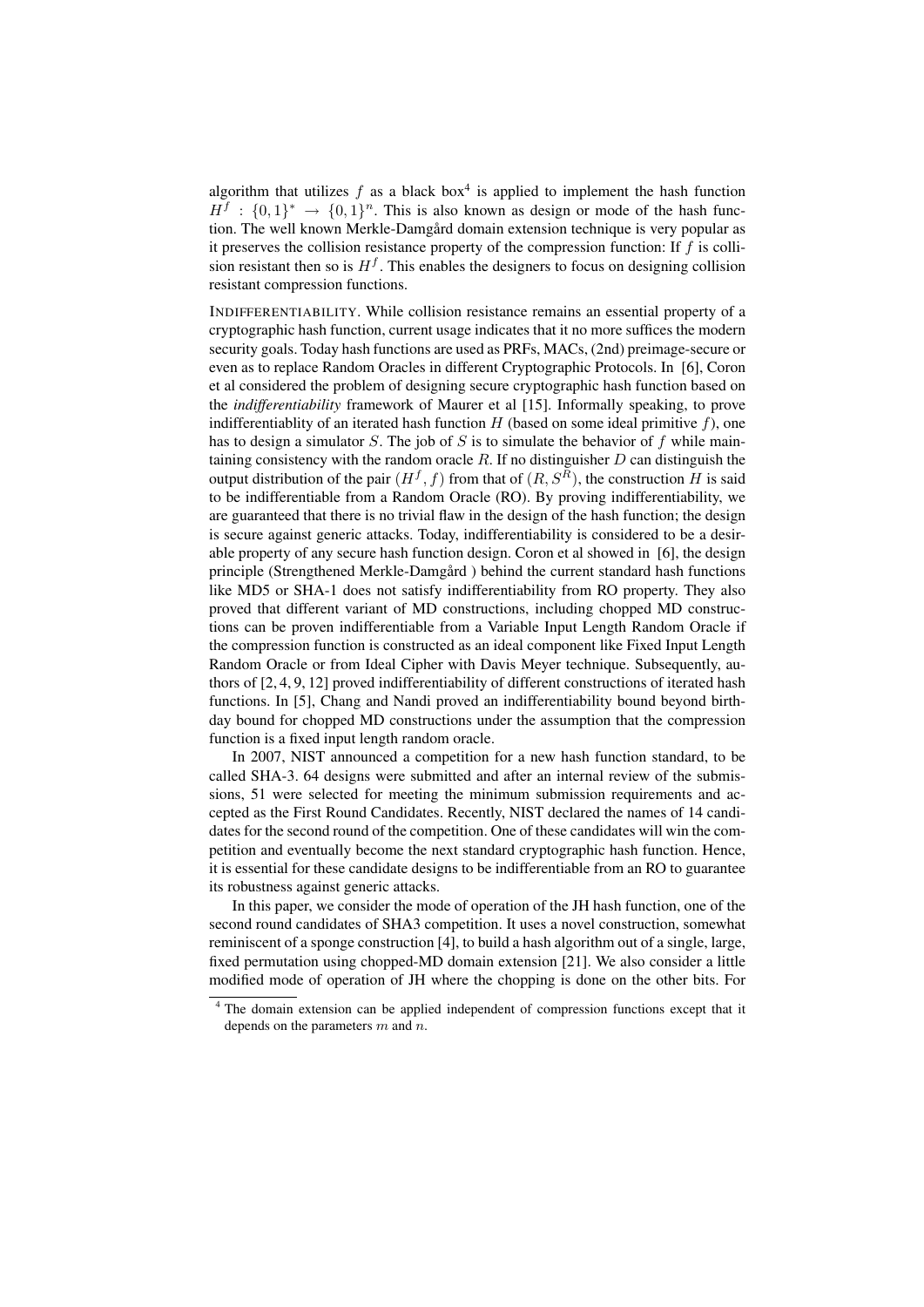a formal and detailed description of mode of operation of JH and the modified mode of operation, we refer the reader to Section 2. Although the mode of JH is novel, it has withstand many cryptanalysis attempts so far. The only noticeable attack is due to Mendel and Thompson who has recently shown a preimage attack on JH mode of operation through finding  $r$ - multicollisions in the forward direction of JH mode [16]. The query complexity of their attack is  $2^{510.3}$  to get a preimage of JH outputting 512bits.

#### Our Result

In this paper we examine the indifferentiability and preimage resistance of JH mode of operation in  $2n$  bit random permutation model. Let s denote the number of chopped bits. We extend the technique of Chang and Nandi [5] to random permutation model. We prove that under the assumption that the fixed permutation of JH is a random permutation, JH mode of operation with specific length padding is indifferentiable from random oracle with distinguisher's advantage bounded by  $O(\frac{q^2\sigma}{2^s} + \frac{q^3}{2^n})$ . When  $s = 3n/2$  (as in case of JH hash function with 256 bit output), our result gives beyond the birthday barrier security guarantee for JH $<sup>5</sup>$ . This implies that finding collision in the output is not</sup> enough to distinguish a Random Oracle from JH hash function with  $n/2$ -bit output. Although chopMD constructions do not need the length padding in general, we show the padding is *essential* for JH mode. We construct one indifferentiability attacker, working in *constant* number of queries against JH mode of operation without length padding at last block with  $n$ -bit output. This result also shows that the method used in [4] to prove indifferentiability of sponge constructions (where length padding in last block is not required) based on random permutations cannot be readily extended to prove indifferentiability of JH.

Next we consider the preimage resistance of JH mode of operation and improve the preimage attack of Mendel and Thompson [16]. Our preimage attack works with query complexity 2 <sup>507</sup> for finding a preimage of 512-bit JH hash function. Even though it marginally reduces the complexity of the previous known attack (with  $2^{510.3}$  queries), theoretically the new attack requires asymptotically less complexity. Looking ahead, we exploit the multicollision in both forward and backward direction unlike in only forward direction used in [16].

Simultaneously, we look at other constructions, modifying JH mode of operation, where the chopping is done on the first instead of last  $s$  bits.

- We show that when the length of longest query is less than  $2^{n/2}$ , then the modified JH mode of operation without the length padding is indifferentiable from an RO with distinguisher's advantage bounded by  $\mathcal{O}(\frac{q^2}{2^{\min(s,n)}})$  where q is the maximum number of queries made by the distinguisher.
- We show one indifferentiability attacker against modified JH mode of operation with  $\Omega(2^{n/2})$  query complexity. This shows for  $s \geq n$  the previous security bound is actually optimal.

 $5$  According to birthday paradox, for a uniform random function with *n*-bit digest, collision can be found with significant probability in  $\mathcal{O}(2^{\frac{n}{2}})$  queries. This is known as the birthday barrier as security against more than  $\mathcal{O}(2^{\frac{n}{2}})$  queries is non-trivial; when at all possible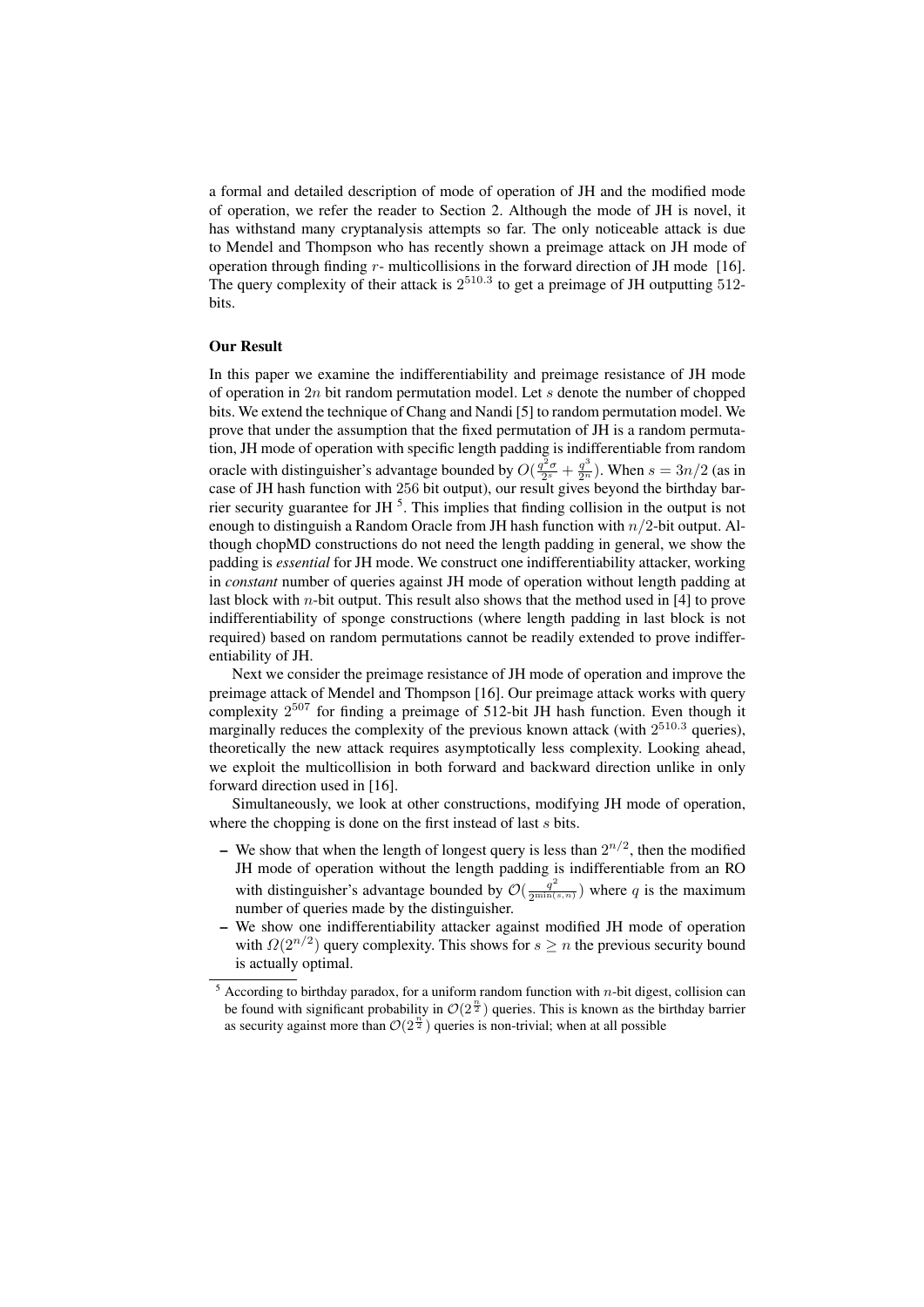

Fig. 1. Merkle-Damgård mode of operation based on compression function  $f$ 

– If we set  $s = n$ , we get a random permutation based secure mode of operation with *n*-bit digest using 2*n* bit permutation. We note that this construction is at least as secure as the sponge construction based on  $2n$  bit random permutation. where the indifferentiability bound is  $\mathcal{O}(\frac{\sigma^2}{2^n})$  [4]. Here  $\sigma$  is the number blocks that the adversary queries.

On a secondary note, even though our proof techniques for indifferentiable security bounds are closely related to the techniques used in [5, 12], we give a more formal argument behind some implicit assumptions made over there.

The rest of the paper is organized as follows. In next section, we mention the notations, formal description of JH mode of operation and modified mode of operation, a short introduction to Indifferentiability of hash functions and some useful definitions and facts. In Section 3, we build our tools for extending Chang and Nandi's proof to random permutation model. For simplicity of of explanation, first we describe the indifferentiability of modified JH mode without length padding at last block in Section 4 followed by indifferentiability of original JH mode with padding in Section 5. In Section 6 and Section 7, we describe our indifferentiability distinguisher against JH mode of operation and modified mode of operation without the padding. Finally in Section 8, we present our improved preimage attack on JH mode of operation with padding.

## 2 Preliminaries

In this section we describe the notations and definitions used throughout the paper. Let us begin with a formal definition of mode of operation.

Mode of Operation: Informally speaking, a mode of operation is an algorithm to construct a hash function from a compression function.

**Definition 1.** A mode of operation C with oracle access to compression function  $f\{0,1\}^m$  $\rightarrow$  {0, 1}<sup>n</sup> an algorithm which defines a function  $C^f$  : {0, 1}<sup>\*</sup>  $\rightarrow$  {0, 1}<sup>n</sup>.

Let  $IV \in \{0,1\}^n$  be a fixed initial value. It is well known that given a compression function  $f: \{0,1\}^m \to \{0,1\}^n$ , Merkle-Damgård mode of operation is defined as

$$
MD^{f}(m_1||m_2||...||m_l) = f(f(...f(f(IV||m_1)||m_2)...)||m_l)
$$

where  $m_1, m_2, \ldots m_l \in \{0, 1\}^{m - n}$ .

There is a subtle difference between a hash function and a mode of operation. The mode of operation is actually a domain extension algorithm. If we supply a particular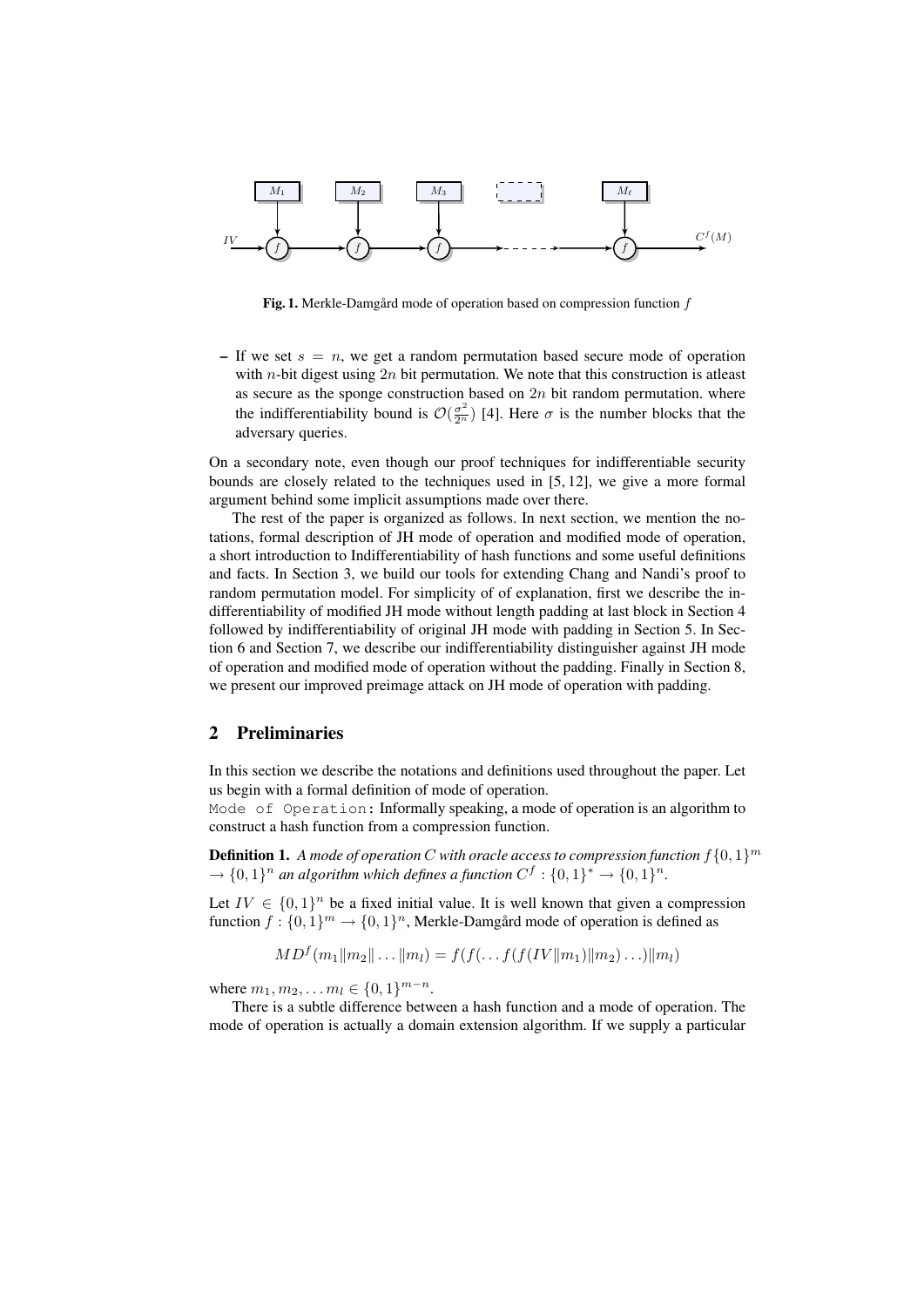compression function  $f$  to the mode of operation algorithm we get a particular hash function. So when we think about a hash function, the compression function is fixed. JH Mode of Operation: The compression function of JH,  $f^\pi$  :  $\{0,1\}^{3n}$   $\rightarrow$  $\{0, 1\}^{2n}$  is defined as follows:

$$
f^{\pi}(h_1 \| h_2 \| m) = \pi(h_1 \| (h_2 \oplus m)) \oplus (m \| 0^n)
$$

where  $h_1, h_2, m \in \{0, 1\}^n$  and  $\pi : \{0, 1\}^{2n} \to \{0, 1\}^{2n}$  is a fixed permutation.



Fig. 2. The JH compression function

The JH mode of operation based on a permutation  $\pi$  is the chopMD mode of operation based on the above compression function  $f^{\pi}$ . The usual Merkle-Damgård technique is applied on  $f^{\pi}$  and the output of the hash function is the first  $2n - s$  bits of the final  $f^{\pi}$  query output. For any,  $0 \le s \le |m|$ , CHOP $\mathbb{R}_{s}(m)$  is defined as  $m_{L}$  where  $m = m_L ||m_R$  and  $|m_R| = s$ . Formally the JH mode of operation based on a permutation  $\pi$  with initial value  $IV_1||IV_2$  is defined as

$$
JH^{\pi}(\cdot): (\{0,1\}^n)^+ \to \{0,1\}^{2n-s} \equiv \text{CHOPR}_s(MD^{f^{\pi}}(\cdot)).
$$

Where,  $MD^{f^{\pi}}$  is the Merkle-Damgård mode of operation with initial value as  $IV_1\|IV_2$ and compression function as  $f^{\pi}$ . According to [21], typically  $s = n$ . Also it is suggested to have  $s > n$ .

We also define a modified version of JH mode of operation (referred as JH' throughout the paper) where instead of chopping right most s bits we chop left most s bits. Let for  $0 \le s \le |m|$ , CHOPL<sub>s</sub> $(m)$  is defined as  $m_R$  where  $m = m_L || m_R$  and  $|m_L| = s$ .

$$
JH'^\pi(\cdot):(\{0,1\}^n)^+\rightarrow \{0,1\}^{2n-s}\equiv \mathbf{C}\mathrm{HOPL}_{s}(MD^{f^\pi}(\cdot)).
$$

Throughout the paper JH- $t$  denotes the JH mode of operation with  $t$  bit output. Similarly JH'-t denotes  $JH'$  mode of operation with t bit output.

Padding Rule: To encode messages whose lengths are not multiple of block size  $(n)$ bit) we need some padding rule, so that padded message becomes a multiple of block size. A simple padding rule can be zero padding, that is adding sufficient number of zero bits so that the padded message becomes a multiple of block size, even though this is not secure. We will see as in the case of JH a well designed padding rule leads to additional security guarantee.

Definition 2. *A padding rule* P *is a tuple of two efficiently computable functions*

$$
P \equiv (\text{PAD}: \{0, 1\}^* \rightarrow (\{0, 1\}^n)^+, \text{DEPAD}: (\{0, 1\}^n)^+ \rightarrow \{0, 1\}^* \cup \{\perp\})
$$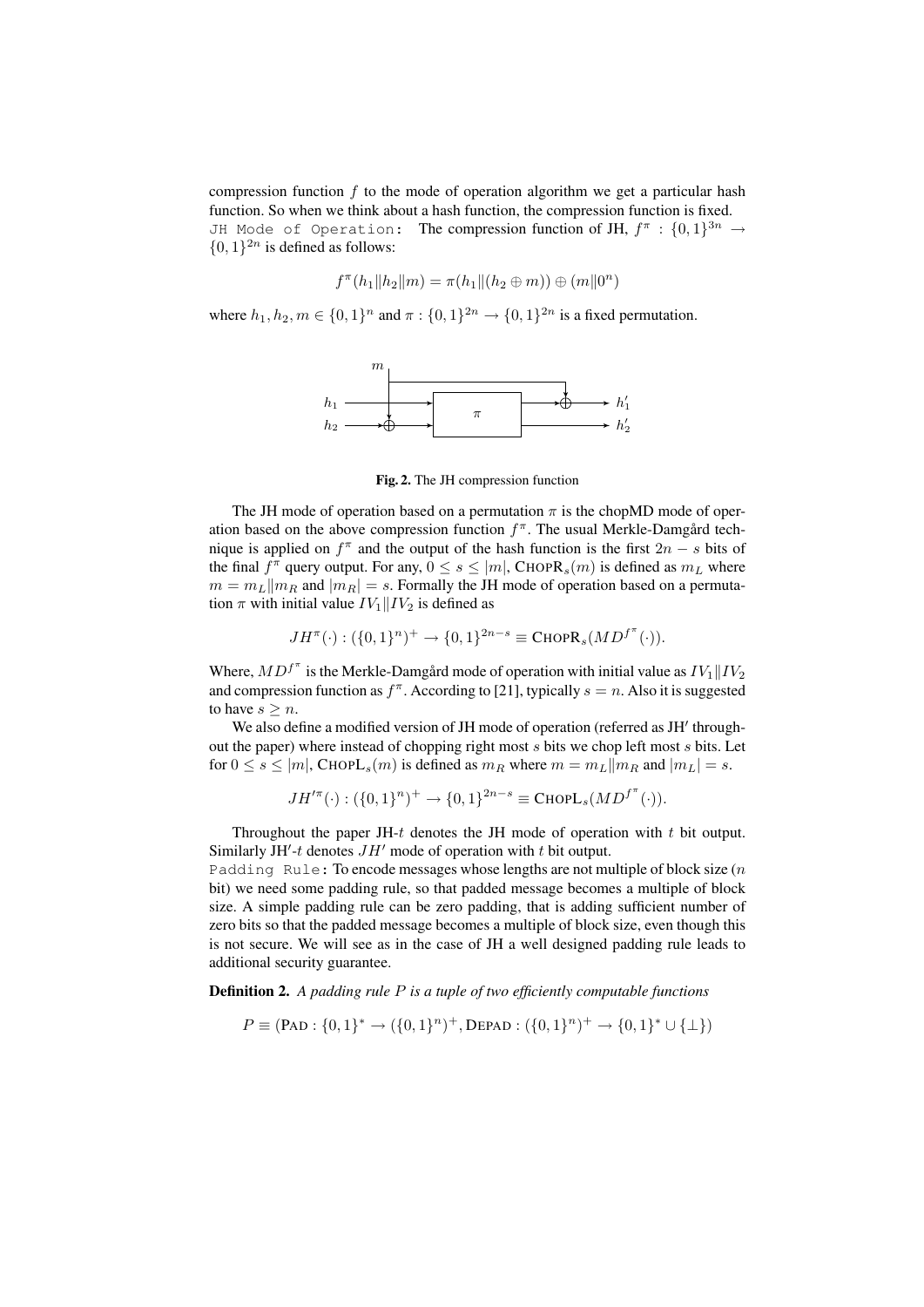*such that for any*  $M \in \{0, 1\}^*$  *we have* 

$$
\text{DEPAD}(\text{PAD}(M)) = M.
$$

DEPAD(y) *outputs*  $\perp$  *if there exists no*  $M \in \{0,1\}^*$  *such that,*  $PAD(M) = y$ *.* 

The function PAD takes a message of arbitrary length and outputs the padded message which is multiple of block length. Where as, the function DEPAD takes the padded message which is multiple of block length and outputs the original message. Normally, when we specify a padding rule we only specify the function PAD, but usually definition of DEPAD can be trivially derived from the description of PAD. In our context, we are interested in a specialized class of padding rules, namely with the following additional properties.

- 1.  $\frac{|\text{PAD}(M)|}{n} = \lceil \frac{|M|}{n} \rceil$  $\frac{M|}{n}$  + 1.
- 2. For any  $M \in (\{0,1\}^n)^+$ ,  $LB(M) \subseteq \{0,1\}^n$  be the set of *n*-bit elements (possible last blocks) such that,

DEPAD $(M||m) \neq \perp$  for any  $m \in LB(M)$ . We want,  $|LB(M)|$  to be small for all  $M \in \{0, 1\}^*$  (smaller than some constant).

Here, if  $x \in \{0,1\}^*$ , |x| denotes the length of x in bits. Also, if A is a set, |A| denotes the number of elements in  $A$ . Any padding which satisfies the above two properties is called *good* padding rule. Now we are ready to define the JH mode of operation with padding.

**Definition 3.** With respect to a padding rule  $P = (PAD, DEPAD)$  and a permutation  $\pi$ , the  $JH_P$  mode of operation is defined as follows.

 $JH_P^{\pi}(\cdot): \{0,1\}^* \to \{0,1\}^{2n-s} \equiv JH^{\pi}(\text{PAD}(\cdot)) \equiv \text{CHOPL}_s(MD^{f^{\pi}}(\text{PAD}(\cdot))).$ 

The JH Padding rule: In [21], the following padding rule is mentioned for JH hash function with block length  $n = 512$ . *Suppose that the length of the message* M is  $\ell(M)$  bits. Append the bit 1 to the end of the message, followed by 384  $-1 +$  $(-\ell(M) \mod 512)$  *zero bits. Then the binary representation of*  $\ell(M)$  *in big endian form is concatenated. This padding rule ensures that at least one block of* 512 *bits is padded after the message (irrespective of whether the message length is multiple of 512) .* It is easy to check the above padding rule is actually a *good* padding rule with  $|LB(M)| \leq 2.$ 

Indifferentiability: The notion of indifferentiability, introduced by Maurer et. al. in [15], is a generalization of classical notion of indistinguishability. Loosely speaking, if an ideal primitive  $G$  is indifferentiable with a construction C based on another ideal primitive F, then G can be safely replaced by  $C^{\mathcal{F}}$  in any cryptographic construction. In other terms if a cryptographic construction is secure in  $\mathcal G$  model then it is secure in  ${\mathcal F}$  model.

#### Definition 4. Advantage

*Let* F<sup>i</sup> , G<sup>i</sup> *be probabilistic oracle algorithms. We define* advantage *of the distinguisher* A *at distinguishing*  $(F_1, F_2)$  *from*  $(G_1, G_2)$  *as* 

$$
\mathsf{Adv}_{\mathcal{A}}((F_1, F_2), (G_1, G_2)) = |\Pr[\mathcal{A}^{F_1, F_2} = 1] - \Pr[\mathcal{A}^{G_1, G_2} = 1]|.
$$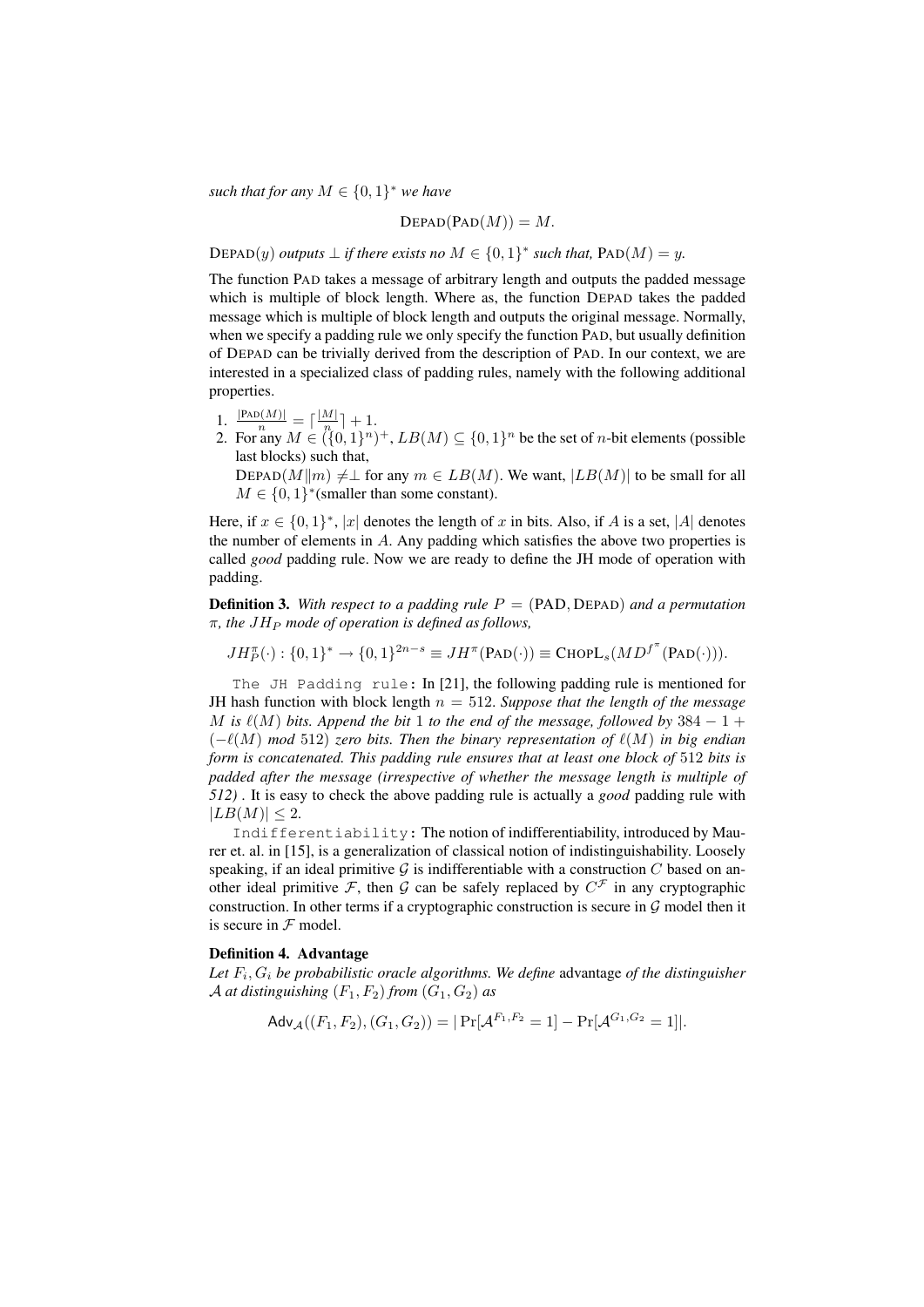#### Definition 5. Indifferentiability [15]

*A Turing machine C* with oracle access to an ideal primitive *F* is said to be  $(t, q_C, q_F, \varepsilon)$ *indifferentiable from an ideal primitive* G *if there exists a simulator* S *with an oracle access to* G *and running time at most* t*, such that for any distinguisher* D*, it holds that*

$$
\mathsf{Adv}_D((C^\mathcal{F}, \mathcal{F}), (\mathcal{G}, S^\mathcal{G})) < \varepsilon.
$$

*The distinguisher makes at most*  $q_C$  *queries to* C *or* G *and at most*  $q_F$  *queries to* F *or* S*. Similarly,* C <sup>F</sup> *is said to be (computationally) indifferentiable from* G *if running time of* D *is bounded above by some polynomial in the security parameter* k *and* ε *is a negligible function of* k*.*



Fig. 3. The indifferentiability notion

We stress that in the above definition  $\mathcal G$  and  $\mathcal F$  can be two completely different primitives. As shown in Fig 3 the role of the simulator is to not only simulate the behavior of  $F$  but also remain consistent with the behavior of  $G$ . Note that, the simulator does not know the queries made directly to  $G$ , although it can query  $G$  whenever it needs.

In this paper  $\mathcal G$  is a variable input length Random oracle and  $\mathcal F$  is a random permutation. Intuitively a random function (oracle) is a function  $f : X \to Y$  chosen uniformly at random from the set of all functions from  $X$  to  $Y$ .

**Definition 6.**  $f: X \to Y$  *is said to be a* random oracle *if for each*  $x \in X$  *the value of*  $f(x)$  *is chosen uniformly at random from* Y. More precisely,

$$
\Pr[f(x) = y \mid f(x_1) = y_1, f(x_2) = y_2, \dots, f(x_q) = y_q] = \frac{1}{|Y|}
$$

*where*  $|Y|$  *is finite and*  $x \notin \{x_1, \ldots, x_q\}$  *and*  $y, y_1, \ldots, y_q \in Y$ *.* 

A random permutation is similar to random oracle except that it is a permutation. So similarly one can view a random permutation  $\pi : X \to X$  as a permutation chosen uniformly at random from the set of all permutation from  $X$  to  $X$ .

**Definition 7.**  $\pi$  :  $X \to X$  *is said to be a* random permutation *if for each*  $x \in X$  *we have,*

$$
\Pr[\pi(x) = y \mid \pi(x_1) = y_1, \pi(x_2) = y_2, \dots, \pi(x_q) = y_q] = \frac{1}{|X| - q}
$$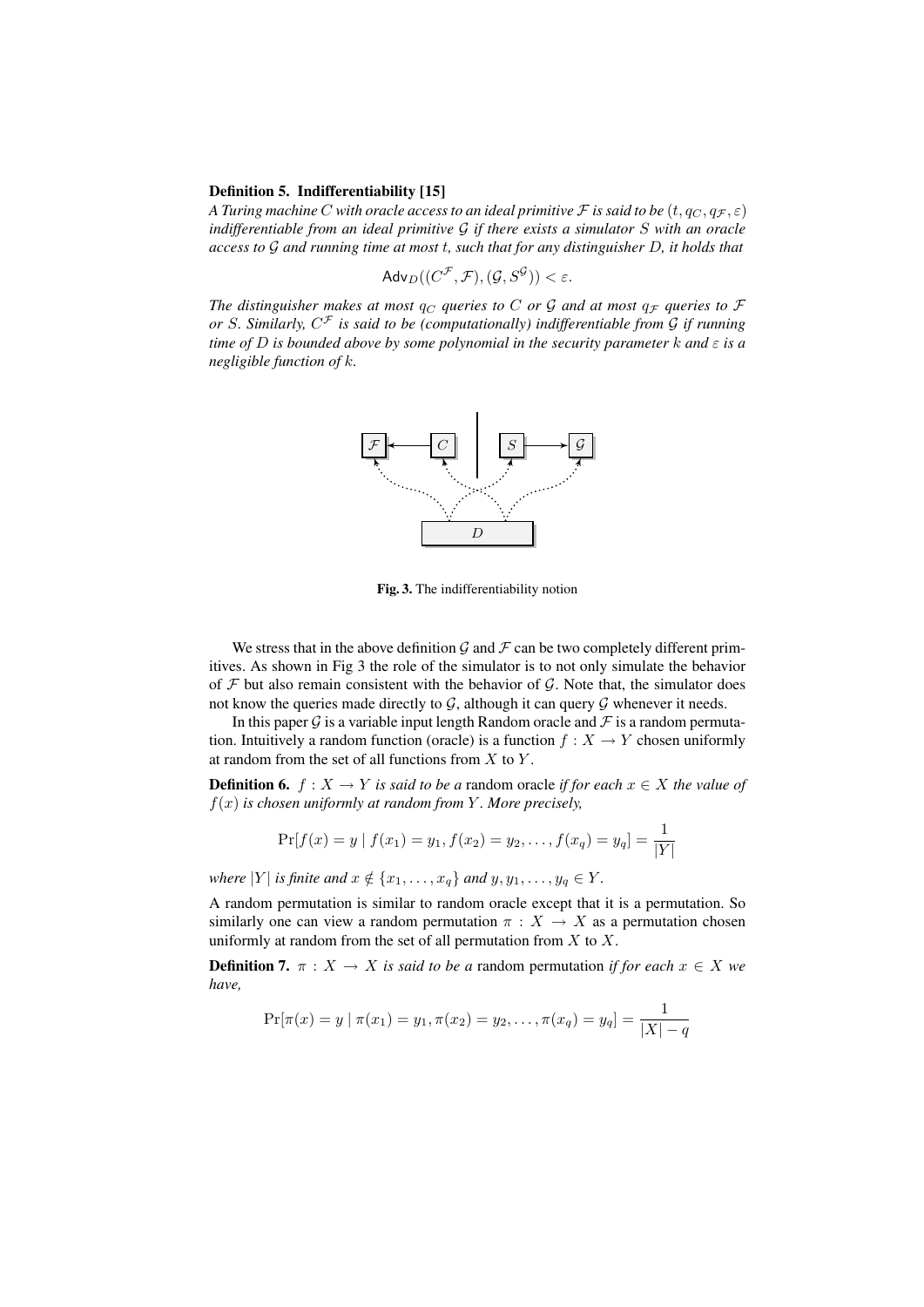*where*  $|X|$  *is finite and*  $x \notin \{x_1, \ldots, x_q\}$ ,  $y_1, \ldots, y_q \in X$  *and*  $y \in X \setminus \{y_1, \ldots, y_q\}$ 

**Definition 8.**  $FH : \{0,1\}^{2n} \rightarrow \{0,1\}^n$  is a function which outputs first n bit of any 2n bit number. Similarly,  $LH: \{0,1\}^{2n} \rightarrow \{0,1\}^n$  is a function which outputs last n *bit of any* 2n *bit number.*

Often we refer  $FH$  as left half and  $LH$  as right half. Below we state a few basic inequalities as a lemma which will be useful later.

**Lemma 1.** *For any*  $y \in \{0, 1\}^{2n-s}, c \in \{0, 1\}^n$ ,  $S \subseteq \{0, 1\}^{2n}$  *and*  $T \subseteq \{0, 1\}^n$  *we have,*

- *1.*  $|\{z \in \{0,1\}^s : y||z \in S\}| \leq |\mathcal{S}|$  *and*  $|\{z \in \{0,1\}^s : z||y \in S\}| \leq |\mathcal{S}|$
- 2.  $|\{z \in \{0,1\}^s : FH(y||z) \oplus c \in \mathcal{T}\}| \leq 2^n |T|$  and  $|\{z \in \{0,1\}^s : FH(z||y) \oplus c \in \mathcal{T}\}|$  $|\mathcal{T}| \leq \frac{2^s}{2^{\min(s)}}$  $\frac{2^{\circ}}{2^{\min(s,n)}}|\mathcal{T}|$

## 3 Main Tools for Bounding Distinguisher's Advantage

We follow a similar approach to [5, 12] for proving indifferentiability security over here. We start with modeling the attacker. Then we construct a simulator, for which the information the attacker sees remain statistically close whether the attacker is interacting with JH Hash function and the random permutation it is based on, or it is interacting with a random function and the simulator. Compared to [5] we do not restrict ourselves to some particular type of *irreducible views*. The underlying small domain oracle being a random permutation we also need to answer inverse queries.

Consistent Oracles

Intuitively, a small domain oracle is said to be consistent to a big domain oracle with respect to some mode of operation if querying the mode of operation based on the small domain oracle is equivalent to querying the big domain oracle.

**Definition 9.** A (small domain) probabilistic oracle algorithm  $G_2$  is said to be consistent *to a (big domain) probabilistic oracle algorithm* G<sup>1</sup> *with respect to* MO*-mode of operation if for any point* x *(from the big domain), we have*

$$
Pr[G_1(x) = MO^{G_2}(x)] = 1.
$$

The notion of consistent oracles is nothing new. In fact, in all the previous works e.g. [4–7, 9, 10, 12] and many others, the simulators mentioned over there are always consistent to the big domain oracle (or they abort, when they fail to be consistent). Also note,  $\pi$  is always consistent to  $JH^{\pi}$  with respect to  $JH$ -mode of operation. Evaluatable queries

There might be some point x for which the value of  $MO^{G_2}(x)$  gets fixed by the relations  $G_2(x_1) = y_1, \cdots, G_2(x_q) = y_q$ . Such x's are called evaluatable by the relations  $G_2(x_1) = y_1, \cdots, G_2(x_q) = y_q$ . Formally,

**Definition 10.** *A point*  $x \in Domain(MO^{G_2})$  *is called* evaluatable *with respect to* MO-mode of operation (based on  $G_2$ ) by the relations  $G_2(x_1) = y_1, \cdots, G_2(x_q) =$ yq*, if there exist a deterministic algorithm* B *such that,*

$$
Pr[MO^{G_2}(x) = \mathcal{B}(x, (x_1, y_1), \cdots, (x_q, y_q))|G_2(x_1) = y_1, \cdots, G_2(x_q) = y_q] = 1.
$$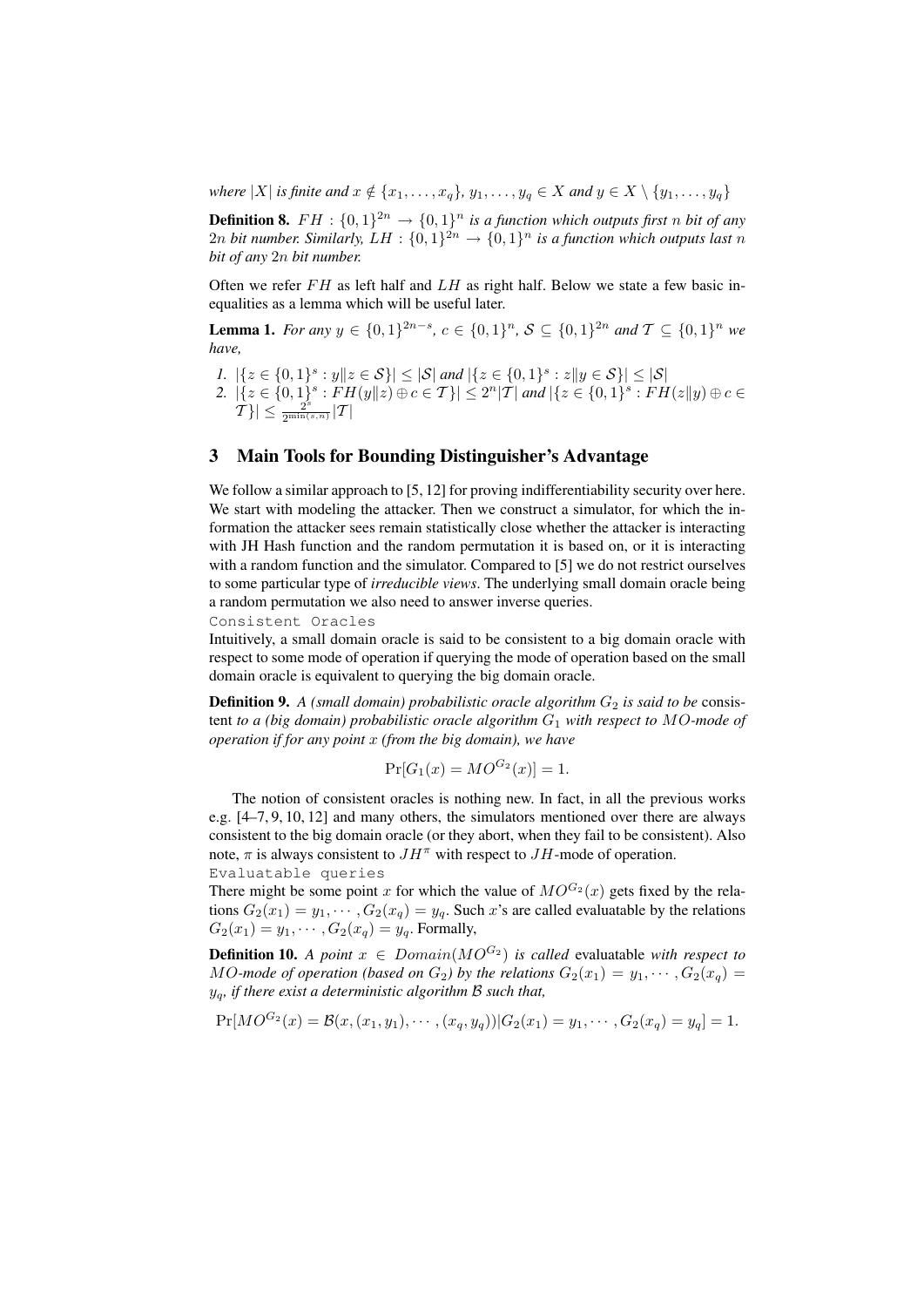#### Modeling the adversary

In this paper the adversary is modeled as a deterministic, computationally unbounded $6$ distinguisher A which has access to two oracles  $\mathcal{O}_1$  and  $\mathcal{O}_2$ . Recall that A tries to distinguish the output distribution of  $(JH^{\pi}, \pi)$  from that of  $(R, S^R)$ . We say A queries  $\mathcal{O}_1$  when it queries the oracle  $JH^{\pi}$  or R and queries  $\mathcal{O}_2$  when it queries the oracle  $\pi$ or  $S<sup>R</sup>$ . As we model  $\pi$  as a random permutation, the distinguisher is allowed to make inverse queries to oracle  $\mathcal{O}_2$ . We denote the forward query as  $(\mathcal{O}_2(+, \cdot, \cdot))$  and inverse query as  $(\mathcal{O}_2(-, \cdot, \cdot))$ . The view V of the distinguisher is the list query-response tuple

$$
((M_1,h_1),\ldots,(M_{q_1},h_{q_1}),(x_1^1,x_1^2,y_1^1,y_1^2),\ldots,(x_{q_2+q_3}^1,x_{q_2+q_3}^2,y_{q_2+q_3}^1,y_{q_2+q_3}^2))
$$
\n(1)

Where,

$$
O_1(M_1) = h_1, ..., O_1(M_{q_1}) = h_{q_1}
$$
  
\n
$$
O_2(+, x_1^1, x_1^2) = (y_1^1, y_1^2), ..., O_2(+, x_{q_2}^1, x_{q_2}^2) = (y_{q_2}^1, y_{q_2}^2)
$$
  
\n
$$
O_2(-, y_{q_2+1}^1, y_{q_2+1}^2) = (x_{q_2+1}^1, x_{q_2+1}^2), ..., O_2(-, y_{q_2+q_3}^1, y_{q_2+q_3}^2) = (x_{q_2+q_3}^1, x_{q_2+q_3}^2)
$$

**Definition 11.** *For any view* V *as in (1), we define* Input View  $\mathcal{I}(V)$  *and* Output View  $\mathcal{O}(\mathcal{V})$  *as follows,* 

$$
\mathcal{I}(\mathcal{V}) = (M_1, \dots, M_q, (x_1^1, x_1^2), \dots, (x_{q_2}^1, x_{q_2}^2), (y_{q_2+1}^1, y_{q_2+1}^2), \dots, (y_{q_2+q_3}^1, y_{q_2+q_3}^2))
$$
  

$$
\mathcal{O}(\mathcal{V}) = (h_1, \dots, h_q, (y_1^1, y_1^2), \dots, (y_{q_2}^1, y_{q_2}^2), (x_{q_2+1}^1, x_{q_2+1}^2), \dots, (x_{q_2+q_3}^1, x_{q_2+q_3}^2))
$$

Below we point out some important observations,

- 1.  $V, \mathcal{I}(V)$  and  $\mathcal{O}(V)$  are actually ordered tuples. That means, the position of any element inside the tuple actually denotes the corresponding query number. So, in general  $\mathcal{O}_1(.)$ ,  $\mathcal{O}_2(+, (., .))$  and  $\mathcal{O}_2(-, (., .))$  queries should not be grouped together. But we write it like this to avoid further notational complexity.
- 2. For any deterministic *non-adaptive* attacker  $\mathcal{I}(V)$  is always fixed.
- 3. For any deterministic *adaptive* attacker  $\mathcal{I}(V)$  is actually determined by  $\mathcal{O}(V)$  [18].
- 4. For any deterministic attacker (adaptive or non-adaptive)  $V$  is actually determined by  $\mathcal{O}(\mathcal{V})$ .

## Irreducible Views

Loosely speaking an irreducible view does not contain any duplicate query, and none of the  $\mathcal{O}_1$  queries are evaluatable from the  $\mathcal{O}_2$  queries present in the view.

#### Definition 12. *A view,*

$$
\mathcal{V} = ((M_1, h_1), \dots, (M_{q_1}, h_{q_1}), (x_1^1, x_1^2, y_1^1, y_1^2), \dots, (x_{q_2+q_3}^1, x_{q_2+q_3}^2, y_{q_2+q_3}^1, y_{q_2+q_3}^2))
$$

*is called* irreducible *if*

 $<sup>6</sup>$  Any deterministic adversary with unlimited resource is as powerful as a randomized adversary</sup> [18].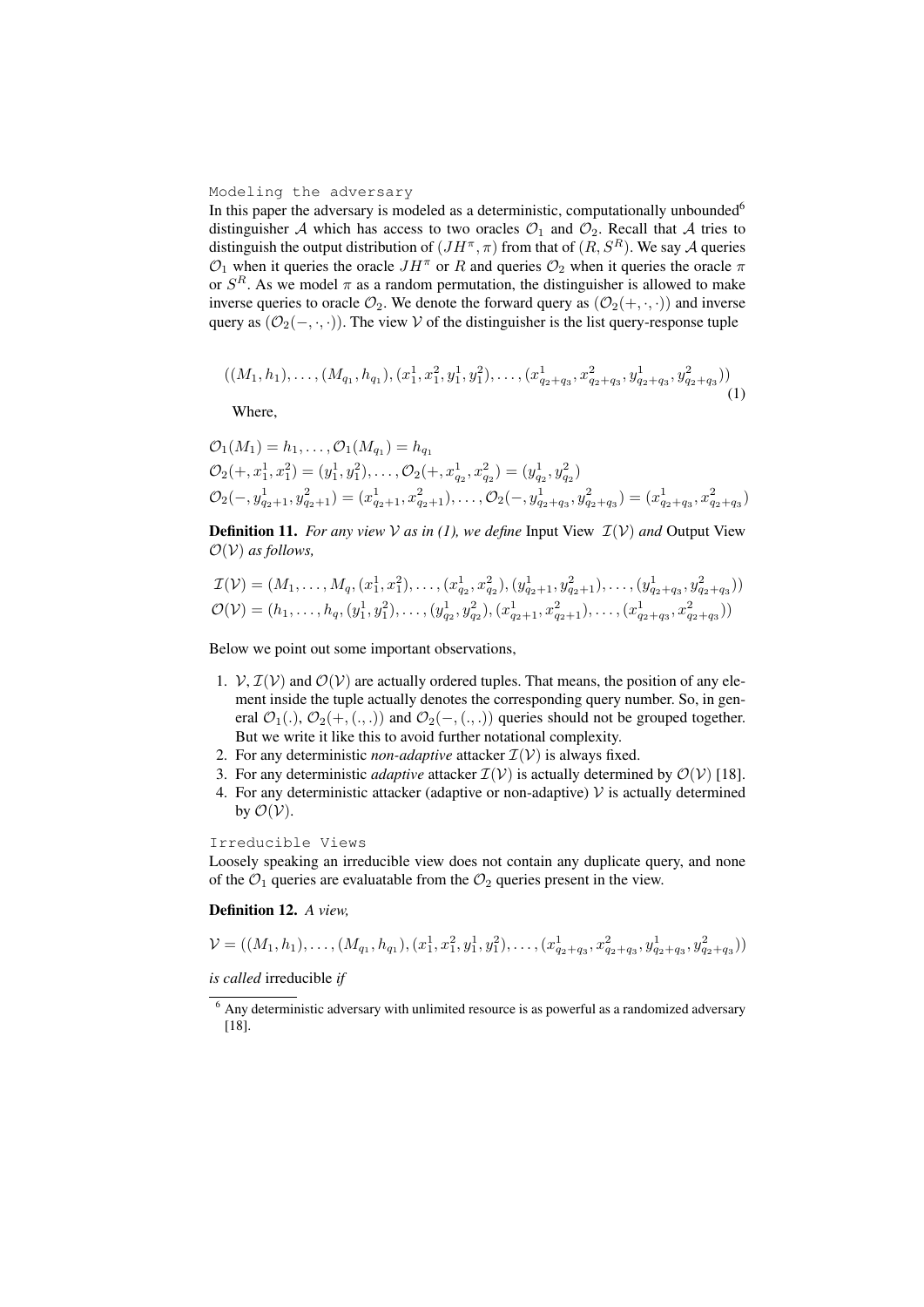- $M_1, \ldots, M_{q_1}$  are distinct,
- $(x_1^1, x_1^2), \ldots, (x_{q_2+q_3}^1, x_{q_2+q_3}^2)$  are distinct,
- $(y_1^1, y_1^2), \ldots, (y_{q_2+q_3}^1, y_{q_2+q_3}^2)$  *are distinct,*
- $M_1, \cdots, M_{q_1}$  are not evaluatable by the relations

$$
\pi(x_1^1, x_1^2) = (y_1^1, y_1^2), \dots, \pi(x_{q_2+q_3}^1, x_{q_2+q_3}^2) = (y_{q_2+q_3}^1, y_{q_2+q_3}^2)
$$

*with respect to* MD*-mode of operation based on* f π *.*

*Also, any view which is not irreducible is called reducible view.*

Definition 13. *For an attacker* A*, an output view* OV *is called* irreducible *if the corresponding view* V *is irreducible. Any output view which is not irreducible is called* reducible *output view.*

Let  $\mathcal{OV}_{\mathcal{O}_1,\mathcal{O}_2}^{\mathcal{A}}$  be the random variable corresponding to the output view of attacker A, obtained after interacting with  $\mathcal{O}_1$ ,  $\mathcal{O}_2$ . Also,  $\mathcal{V}^{\mathcal{A}}_{\mathcal{O}_1,\mathcal{O}_2}$  be the random variable corresponding to the view of attacker A, obtained after interacting with  $\mathcal{O}_1, \mathcal{O}_2$ .

The theorem below shows, if the probability distributions for all possible output views in two scenarios are close, then the attacker advantage is small. Theorems similar to this were mentioned in literatures before [5, 12, 18]. The only difference is, here we concentrate on *output views* instead of *views*. In fact, for a fixed attacker A, there is always an one to one mapping between any view and output view.

**Theorem 1.**  $F_i$ ,  $G_i$  be the probabilistic oracle algorithms. If for an attacker A, the *relation*

$$
\Pr[\mathcal{OV}_{F_1,F_2}^{\mathcal{A}} = \mathcal{OV}] \ge (1 - \varepsilon) \Pr[\mathcal{OV}_{G_1,G_2}^{\mathcal{A}} = \mathcal{OV}],
$$

*holds for all possible output views*  $OV$ *, then we have,*  $\mathsf{Adv}_{\mathcal{A}}((F_1, F_2), (G_1, G_2)) \leq \varepsilon$ 

In general it is hard to show the necessary condition of Theorem 1 for all possible output views. Theorem 2 proves that it is sufficient to work with irreducible output views instead of all possible output views. In fact, one can reduce any output view to an irreducible output view and then can apply Theorem 1.

**Theorem 2.** If there exists a simulator  $S^R$  consistent to a random oracle R with respect *to* JH*-mode of operation, such that for any attacker* A *making at most* q *queries, the relation*

$$
\Pr[\mathcal{O} \mathcal{V}_{JH^{\pi}, \pi}^{\mathcal{A}} = \mathcal{O} \mathcal{V}] \ge (1 - \varepsilon) \Pr[\mathcal{O} \mathcal{V}_{R, S^R}^{\mathcal{A}} = \mathcal{O} \mathcal{V}],
$$

*holds for all possible* irreducible *output views* OV *(with respect to* A*); then for any attacker* A *making at most* q *queries, we have*

$$
\mathsf{Adv}_{\mathcal{A}}((JH^{\pi}, \pi), (R, S^{R})) \le \varepsilon.
$$

*Proof.* This theorem differs from Theorem 1, only in the aspect that here probability distributions are close only for the irreducible output views. For any reducible output view  $O_V$  and the corresponding attacker A, let V be the view fixed by  $O_V$  and A. Let,  $V'$  be the view obtained by deleting the computable  $\mathcal{O}_1$  queries and repeated  $\mathcal{O}_2$  queries of V. The input view  $\mathcal{I}(V')$  actually specifies a non-adaptive attacker  $\mathcal{A}'$ . The output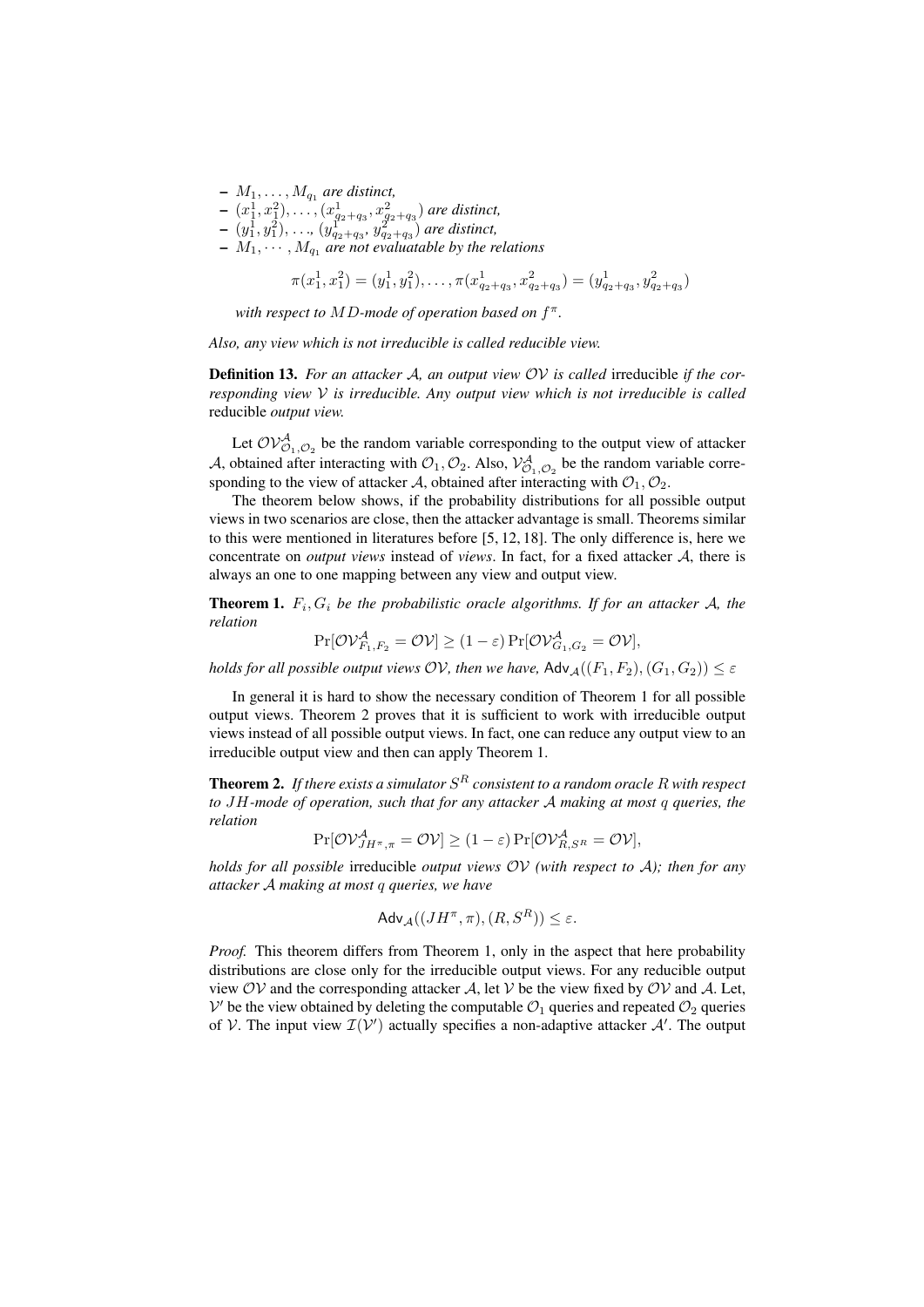view  $OV' = O(V')$  is actually an irreducible output view with respect to A'. As,  $\pi$  is consistent to  $JH^{\pi}$  and  $S^{R}$  is consistent to R with respect to  $JH$ -mode of operation we have,

$$
\Pr[\mathcal{OV}_{JH^\pi,\pi}^{\mathcal{A}} = \mathcal{OV}] = \Pr[\mathcal{OV}_{JH^\pi,\pi}^{\mathcal{A}'} = \mathcal{OV}'] \n\Pr[\mathcal{OV}_{R,SR}^{\mathcal{A}} = \mathcal{OV}] = \Pr[\mathcal{OV}_{R,SR}^{\mathcal{A}'} = \mathcal{OV}'].
$$

Note,  $A'$  actually makes less number of queries compared to  $A$ . Hence, even for reducible views, we have

$$
\Pr[\mathcal{OV}_{JH^\pi,\pi}^A = \mathcal{OV}] = \Pr[\mathcal{OV}_{JH^\pi,\pi}^A = \mathcal{OV}']
$$
  
\n
$$
\geq (1 - \varepsilon) \Pr[\mathcal{OV}_{R,SR}^{\mathcal{A}'} = \mathcal{OV}']
$$
  
\n
$$
= (1 - \varepsilon) \Pr[\mathcal{OV}_{R,SR}^{\mathcal{A}} = \mathcal{OV}']
$$

So the required condition of Theorem 1 remains true. Now, by applying Theorem 1 we get the result.  $\Box$ 

In many previous works e.g. [4, 5, 12] ideas similar to Theorem 2 have been used implicitly. But to our knowledge, we are the first to formalize it.

## 4 Indifferentiability Security Analysis of  $JH'$

#### 4.1 Simulator and its Interpolation Probability

The simulator maintains one partial permutation  $e_1: \{0,1\}^{2n} \rightarrow \{0,1\}^{2n}$  initially empty, one partial function  $e_1^* : (\{0,1\}^n)^* \rightarrow \{0,1\}^{2n}$  initialized with  $e_1^*(\phi) =$  $IV_1\|IV_2$ . It also maintains two sets  $C_1, C_2$  initialized as  $C_1 = \{IV_1\}$  and  $C_2$  as empty. Let  $I_1$  denotes the set of points on which  $e_1$  is defined,  $O_1$  denotes the output points of  $e_1$ .  $FH, LH : \{0,1\}^{2n} \rightarrow \{0,1\}^n$  be the two functions outputting first *n*-bits and last  $n$ -bits of any  $2n$ -bit number respectively.

The goal of the simulator is to remain consistent to  $R$  with respect to  $JH$ -mode of operation while behaving like a random permutation. Before describing the simulator, we give some insight informally on how the simulator works.

- 1. In the partial permutation  $e_1$ , the simulator maintains its history.
- 2. In the partial function  $e_1^*$ , the simulator maintains the list of queries evaluatable by  $e_1$  with respect to  $JH$ -mode of operation.
- 3.  $C_1$  is the set of *first half* (first *n*-bits) of  $e_1^*$  outputs.
- 4. Even though  $e_1^*$  is evaluatable by the partial permutation  $e_1$ , it might happen that  $e_1$  is also defined at some points which do not help in evaluating  $e_1^*$ .  $C_2$  is the set of first half of such points.
- 5. The simulator makes sure,  $C_1$  and  $C_2$  always remain mutually exclusive.
- 6. Because of 5, there are no so called *accidents*. That means when the attacker is interacting with  $(R, S^R)$  and it wants to evaluate  $\mathcal{O}_1(m_1 || \cdots || m_\ell)$  through a series of  $\mathcal{O}_2$  queries, she will always have to make a series of  $\ell$  queries starting with  $\mathcal{O}_2(IV_1, IV_2 \oplus m_1)$ . The attacker can not hope to skip a query in the middle.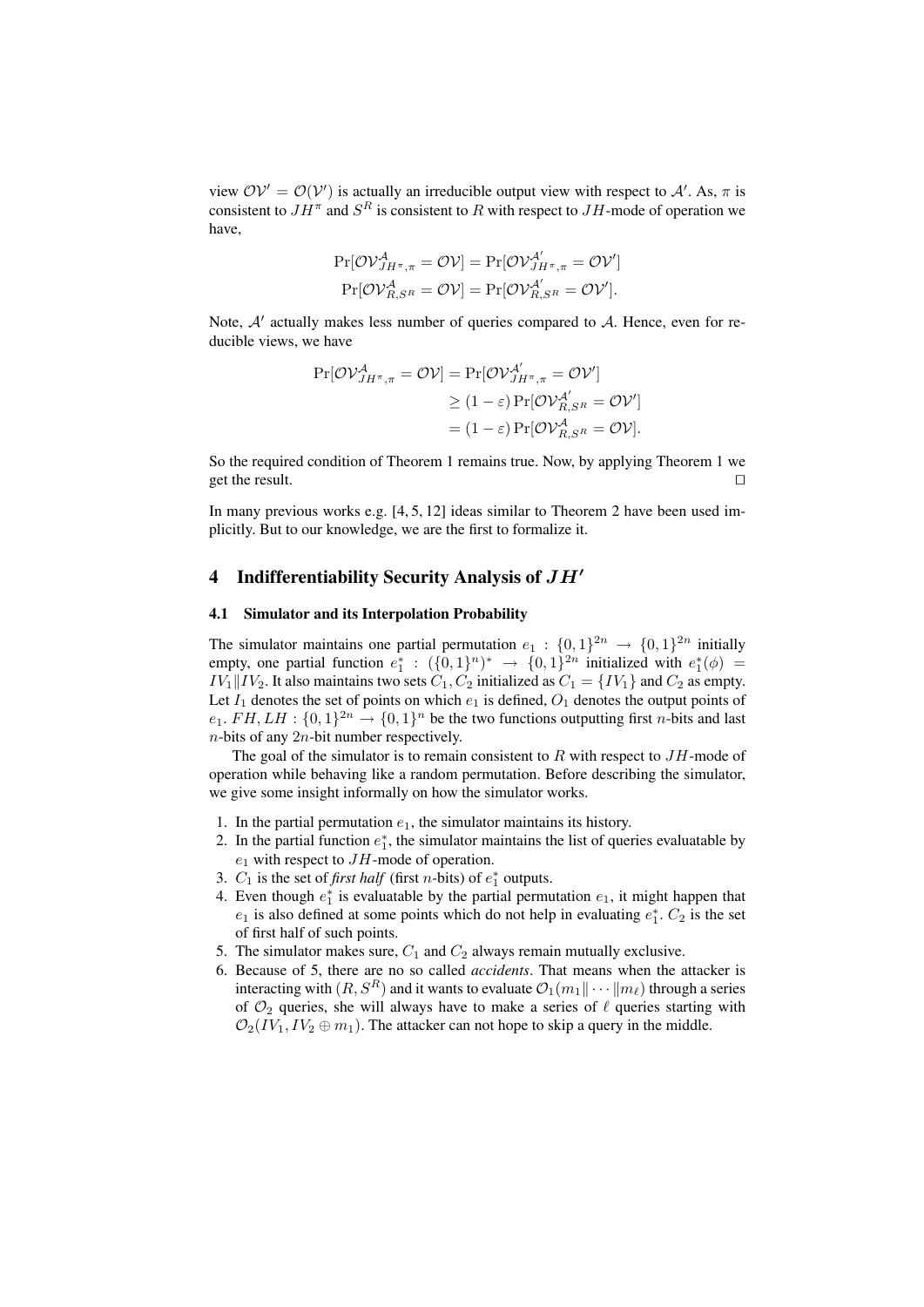

Fig. 4. Simulator for JH'

We note at any point of time, the following conditions hold.

$$
|O_1| \le q_2 + q_3 \text{ and } |I_1| \le q_2 + q_3 \text{ and } |C_1 \cup C_2| \le q_2 + q_3 \text{ and } |C_1| \le q_2 + 1
$$

Theorem 3. *For any attacker* A *against JH*<sup>0</sup> *and any irreducible output view* OV *with respect to it, we have*

$$
\Pr[\mathcal{O}\mathcal{V}_{R,S'R}^{\mathcal{A}} = \mathcal{O}\mathcal{V}] \le \frac{1}{2^{(2n-s)q_1 + 2n(q_2 + q_3)}} \times \frac{1}{(1 - \frac{2(q_2 + q_3)}{2^{\min(s,n)}})^{q_2}} \times \frac{1}{(1 - \frac{2(q_2 + q_3)}{2^n})^{q_3}}
$$
\nwhere  $2^s > 2(q_2 + q_3)2^{\min(s,n)}$ .

*Proof.* As  $OV$  is irreducible,  $R$  query outputs are independent of the other queries, hence R being a Random Function for  $q_1$  many R queries we get the term  $\frac{1}{2^{(2n-s)q_1}}$ . For an  $S^{R}(+,\cdot,\cdot)$  queries, simulator is giving output as  $w||y$ , there are two scenarios.

- 1. y is distributed uniformly over  $\{0,1\}^{2n-s}$  and w is distributed uniformly over  $\{0,1\}^s \setminus \{z \in \{0,1\}^s : z||y \in O_1 \text{ or } FH(z||y) \oplus (x' \oplus x_2) \in C_1 \cup C_2\}.$
- 2.  $w||y$  is distributed uniformly over  $\{0,1\}^{2n} \setminus O_1$ .

By Lemma 1 we know,

$$
|\{z \in \{0,1\}^s : y \| z \in O_1\}| \le |O_1| \le (q_2 + q_3).
$$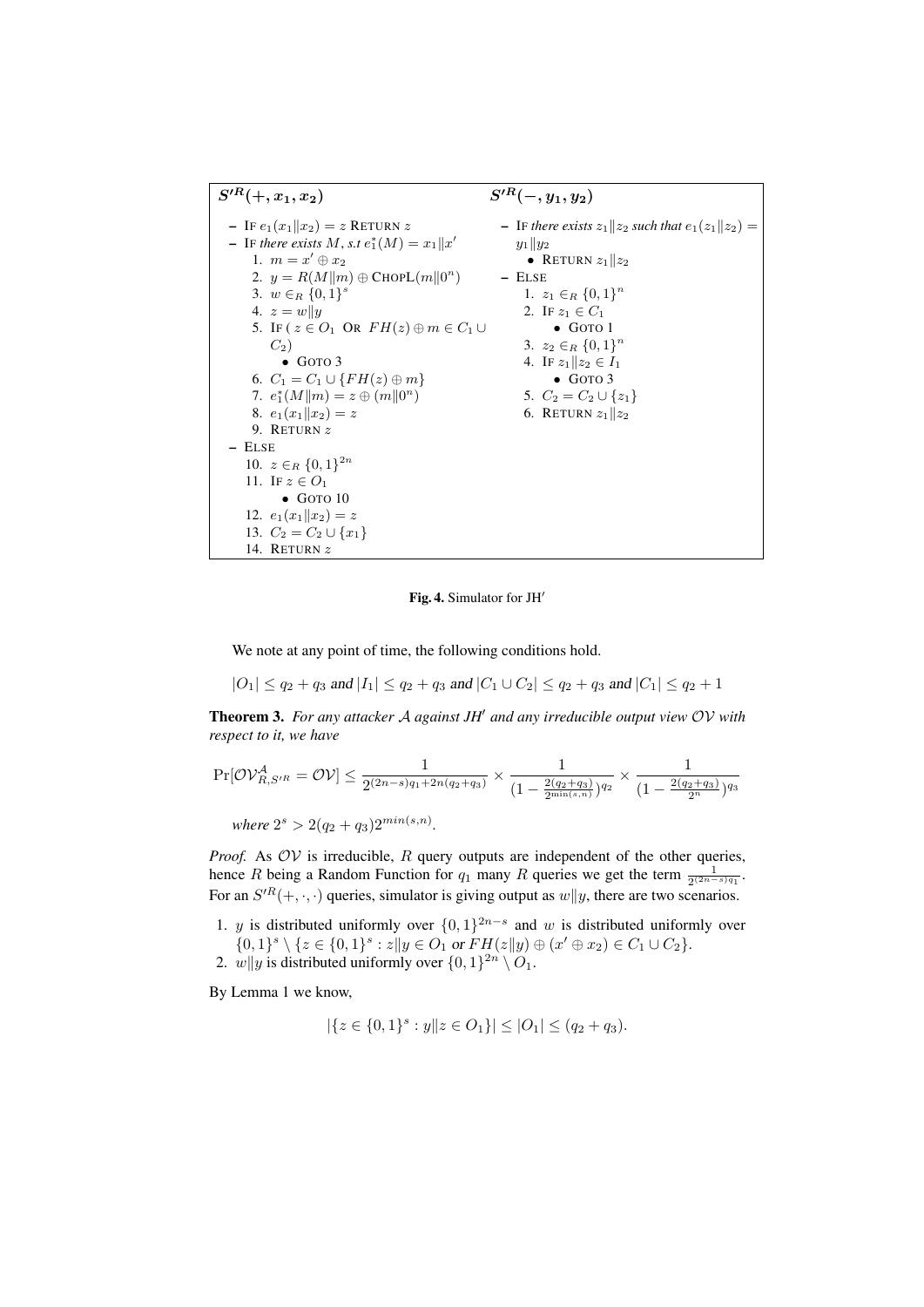On the other hand, using Lemma 1 here we have,

$$
|\{z \in \{0,1\}^s : FH(z||y) \oplus (x' \oplus x_2) \in C_1 \cup C_2\}| \leq \frac{2^s}{2^{\min(s,n)}} |C_1 \cup C_2|
$$
  
 
$$
\leq \frac{2^s}{2^{\min(s,n)}} (q_2 + q_3).
$$

Hence, for  $2^s > 2(q_2 + q_3)2^{min(s,n)}$  and any  $(w||y) \in \{0, 1\}^{2n}$  we have,

$$
\Pr[S'^R(+, \cdot, \cdot) \text{ query outputs } (w||y)]
$$
\n
$$
\leq \max \left( \frac{1}{2^{2n-s}} \frac{1}{2^s - \frac{2^s}{2^{\min(s,n)}} (q_2 + q_3) - (q_2 + q_3)}, \frac{1}{2^{2n} - (q_2 + q_3)} \right)
$$
\n
$$
\leq \frac{1}{2^{2n}} \frac{1}{\left( 1 - \frac{2(q_2 + q_3)}{2^{\min(s,n)}} \right)}
$$

For  $S^R(-, \cdot, \cdot)$  query giving output as  $z_1||z_2$  we know,

- 1.  $z_1$  is uniformly distributed over  $\{0,1\}^n \setminus C_1$
- 2.  $z_2$  is uniformly distributed over  $\{0,1\}^n \setminus \{w \in \{0,1\}^n : z_1 \| w \in I_1\}$

We know,  $|C_1| \le (q_2 + 1)$  and  $|I_1| \le (q_2 + q_3)$ . Hence, for any  $(z_1 || z_2) \in \{0, 1\}^{2n}$  we have

$$
\Pr[S^{R}(-, \cdot, \cdot) \text{ query outputs } (z_1 \| z_2)] \le \frac{1}{2^n - (q_2 + 1)} \frac{1}{2^n - (q_2 + q_3)} \le \frac{1}{2^{2n}} \frac{1}{1 - \frac{2(q_2 + q_3)}{2^n}}
$$

Hence, all together we get

$$
\Pr[\mathcal{O}\mathcal{V}_{R,S^R}^{\mathcal{A}} = \mathcal{O}\mathcal{V}] \le \frac{1}{2^{(2n-s)q_1+2n(q_2+q_3)}} \times \frac{1}{(1-\frac{2(q_2+q_3)}{2^{\min(s,n)}})^{q_2}} \times \frac{1}{(1-\frac{2(q_2+q_3)}{2^n})^{q_3}}
$$

Next we wish to show that our simulator is efficient. The condition  $2^{\min(s,n)}$  $4(q_2 + q_3)2^n$  ensures the GOTO statement at Step 5 in forward query in Figure 4 gets executed with probability less than  $\frac{1}{2}$  at each iteration. We also know  $|O_1| \le (q_2 + q_3)$ and  $|C_1 \cup C_2| \leq (q_2 + q_3)$ . Hence except with negligible probability, Step 5 takes at most  $\mathcal{O}(q_2+q_3)$  time to satisfy the condition. The same argument holds for other GOTO statements as well. Hence we get the following result.

**Theorem 4.** If  $2^{\min(s,n)} > 4(q_2+q_3)$ , the simulator  $S'^R$  takes at most  $\mathcal{O}(q_2+q_3)$  time *to answer any query (except with exponentially small probability).*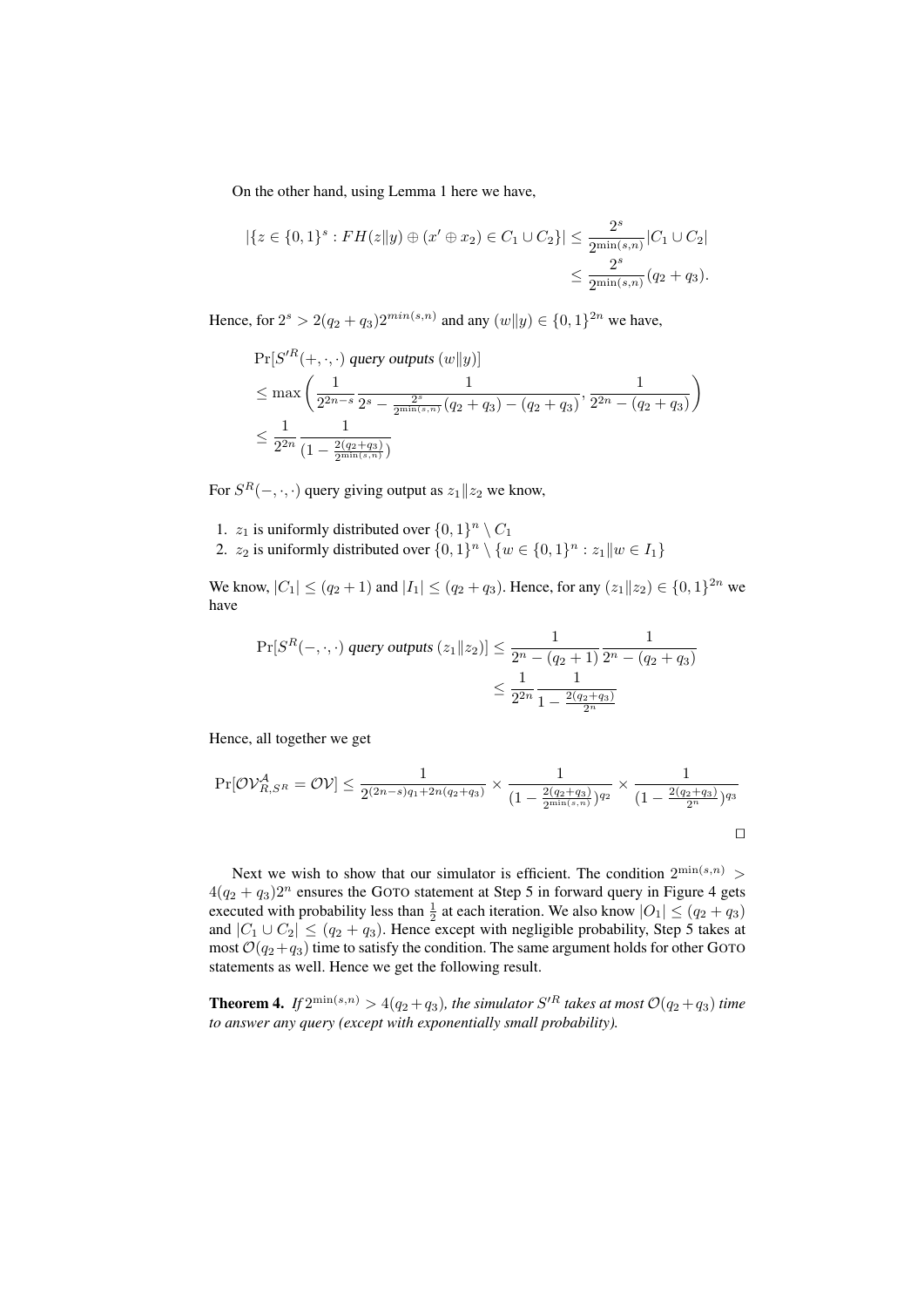# 4.2 Interpolation Probability of  $\mathcal{OV}^{\mathcal{A}}_{JH^{/\pi},\pi}$

In Theorem 3 we have shown upper bound for  $Pr[\mathcal{OV}_{R,S'^R}^{\mathcal{A}} = \mathcal{OV}]$  for any irreducible output views OV. The Theorem below gives a lower bound for  $Pr[OV_{JH''^,\pi}^{\mathcal{A}} = OV]$ for any irreducible output view  $O_V$ . Later we will apply Theorem 2 to prove the indifferentiability bound using these upper and lower bounds.

Theorem 5. *For any attacker* A *and any irreducible output view* OV *with respect to it, we have*

$$
\Pr[\mathcal{O}\mathcal{V}_{JH^{\prime\pi},\pi}^{\mathcal{A}} = \mathcal{O}\mathcal{V}] \ge \frac{1}{2^{(2n-s)q_1+2n(q_2+q_3)}} \times (1-\frac{2\sigma^2}{2^{2n}}) \times (1-\frac{2q_1(q_1+q_2+q_3)}{2^{\min(s,n)}}).
$$

The proof of the above theorem involves two steps. Starting with an attacker  $A$  against  $JH^{/\pi} \equiv \text{ChopL}(MD^{f^{\pi}})$  we construct another attacker  $\mathcal{A}'$  against  $MD^{f^{\pi}}$  which essentially makes same queries as A but has access to unchopped output view.

– First we define the notion of *MD-irreducible* view (irreducible view with respect to Merkle-Damgård mode of operation) and then we show for the output view  $\mathcal{OV}_{MD}$ corresponding to any *MD-irreducible* view we actually have,

$$
\Pr[\mathcal{O}\mathcal{V}_{MD^f{}^{\pi}, \pi}^{\mathcal{A}'} = \mathcal{O}\mathcal{V}_{MD}] \ge \frac{1}{2^{2nq_1+2n(q_2+q_3)}} \times (1 - \frac{2\sigma^2}{2^{2n}})
$$

– In Theorem 7 we show, given an irreducible output view  $OV$  and an attacker A, if  $\mathbf{O} \mathbf{V}_{MD}$  is the set of all *MD-irreducible* output views for the attacker  $\mathcal{A}'$  such that,

$$
\Pr[\mathcal{O}\mathcal{V}_{JH^{\prime\pi},\pi}^{\mathcal{A}}=\mathcal{O}\mathcal{V}|\mathcal{O}\mathcal{V}_{MD^{\mathcal{A}}^{\prime},\pi}^{\mathcal{A}^{\prime}}=\mathcal{O}\mathcal{V}_{MD}]=1
$$

for all  $\mathcal{OV}_{MD} \in \mathbf{OV}_{MD}$ ; then

$$
|\mathbf{OV}_{MD}| \ge 2^{sq_1} \times (1 - \frac{2q_1(q_1 + q_2 + q_3)}{2^{\min(s,n)}})
$$

The above two results will readily imply Theorem 5.

#### Definition 14. *The set of relations*

$$
MD^{f^{O_2}}(M_1||m_1) = g_1, ..., MD^{f^{O_2}}(M_{q_1}||m_{q_1}) = g_{q_1}
$$
  

$$
\mathcal{O}_2(x_1^1, x_1^2) = (y_1^1, y_1^2), ..., \mathcal{O}_2(x_{q_2+q_3}^1, x_{q_2+q_3}^2) = (y_{q_2+q_3}^1, y_{q_2+q_3}^2) \dots \text{ Rel } A
$$

*is* MD-irreducible *if,*

- $1.$   $g_1 \oplus (m_1 \| 0^n), \ldots, g_{q_1} \oplus (m_{q_1} \| 0^n), y_1^1 \| y_1^2, \ldots, y_{q_2+q_3}^1 \| y_{q_2+q_3}^2$  are all different.
- 2. For  $i = 1, \ldots, q_1$ , one of the following two conditions hold (a)  $FH(g_i)$  is different from  $x_1^1, \ldots, x_{q_2+q_3}^1$  and  $IV_1$ .
	- *(b)*  $\Sigma$  *be the set of all message blocks present in*  $MD^{f^{\mathcal{O}_2}}$  queries. If  $FH(g_i)$  =  $IV_1$ , then  $LH(g_i) \oplus IV_2 \notin \Sigma$ . If  $FH(g_i) = x_j^1$  for some  $1 \leq j \leq q_2 + q_3$ , *then*  $LH(g_i) \oplus x_j^2 \notin \Sigma$ .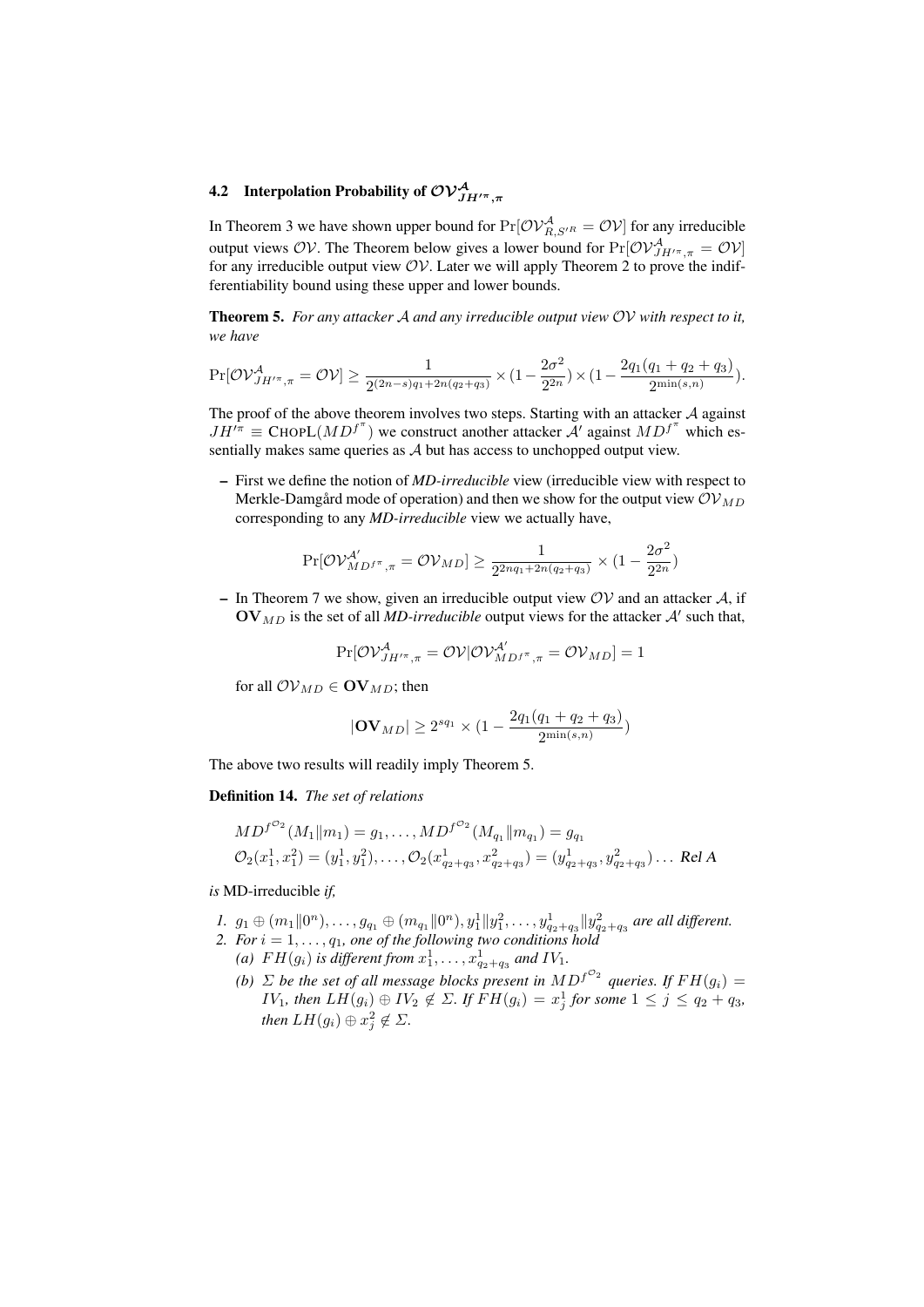*3.*  $M_1||m_1, \ldots, M_{q_1}||m_{q_1}$  *are not evaluatable by the relations* 

$$
\mathcal{O}_2(x_1^1, x_1^2) = (y_1^1, y_1^2), \dots, \mathcal{O}_2(x_{q_2+q_3}^1, x_{q_2+q_3}^2) = (y_{q_2+q_3}^1, y_{q_2+q_3}^2)
$$

with respect to  $MD$ -mode of operations based on  $f^{\mathcal{O}_2}$ 

*We also say the tuple,*

$$
v = ((M_1 || m_1, g_1), \dots, (M_{q_1} || m_{q_1}, g_{q_1}), (x_1^1, x_1^2, y_1^1, y_1^2), \dots, (x_{q_2+q_3}^1, x_{q_2+q_3}^2, y_{q_2+q_3}^1, y_{q_2+q_3}^2))
$$

*is* MD-irreducible *if and only if the corresponding Rel-A is MD-irreducible.*

The definition above is similar to the definition of irreducible view (Definition 12). But here we are interested in the view without any chopping. Note, condition 2 ensures  $M_i||m_i$  is not evaluatable even with the help of the relations  $MD^{f^{\mathcal{O}_2}}(M_j||m_j) = h_j$ for  $j \neq i$ . Loosely speaking, the Theorem below gives a lower bound of the probability of getting a particular MD-irreducible tuple  $v$ , when a attacker interacts with  $(M\overline{D}^{f^{\pi}}, \overline{\pi}).$ 

Theorem 6. *Let a tuple*

$$
v = ((M_1 || m_1, g_1), \dots, (M_{q_1} || m_{q_1}, g_{q_1}), (x_1^1, x_1^2, y_1^1, y_1^2), \dots, (x_{q_2+q_3}^1, x_{q_2+q_3}^2, y_{q_2+q_3}^1, y_{q_2+q_3}^2))
$$

*is* MD-irreducible*, then the number of permutations* π *such that,*

$$
MD_{IV_1||IV_2}^{f^{\pi}}(M_1||m_1) = g_1, ..., MD_{IV_1||IV_2}^{f^{\pi}}(M_{q_1}||m_{q_1}) = g_{q_1}
$$
  

$$
\pi(x_1^1, x_1^2) = (y_1^1, y_1^2), ..., \pi(x_{q_2+q_3}^1, x_{q_2+q_3}^2) = (y_{q_2+q_3}^1, y_{q_2+q_3}^2) \dots \text{Rel } B
$$

*is at least*

$$
\frac{|II|}{2^{2nq_1+2n(q_2+q_3)}} \times (1-\frac{2\sigma^2}{2^{2n}}),
$$

*where*  $|II| = (2^{2n})!$  *is the total number of permutations from*  $\{0,1\}^{2n}$  *to*  $\{0,1\}^{2n}$  *and* σ *is the total number of message blocks queried. Also for a MD-irreducible tuple* v*, the probability that Rel B holds is at least*

$$
\frac{1}{2^{2nq_1+2n(q_2+q_3)}} \times (1-\frac{2\sigma^2}{2^{2n}}),
$$

*when* π *is a random permutation.*

*Proof.* Let D be the set of all elements from  $({0,1}^n)^+$  whose  $MD_{IV}^{f^*}$  $\iota_{IV_1\| IV_2}^J$  values are determined from the relations

$$
\pi(x_1^1, x_1^2) = (y_1^1, y_1^2), \dots, \pi(x_{q_2+q_3}^1, x_{q_2+q_3}^2) = (y_{q_2+q_3}^1, y_{q_2+q_3}^2).
$$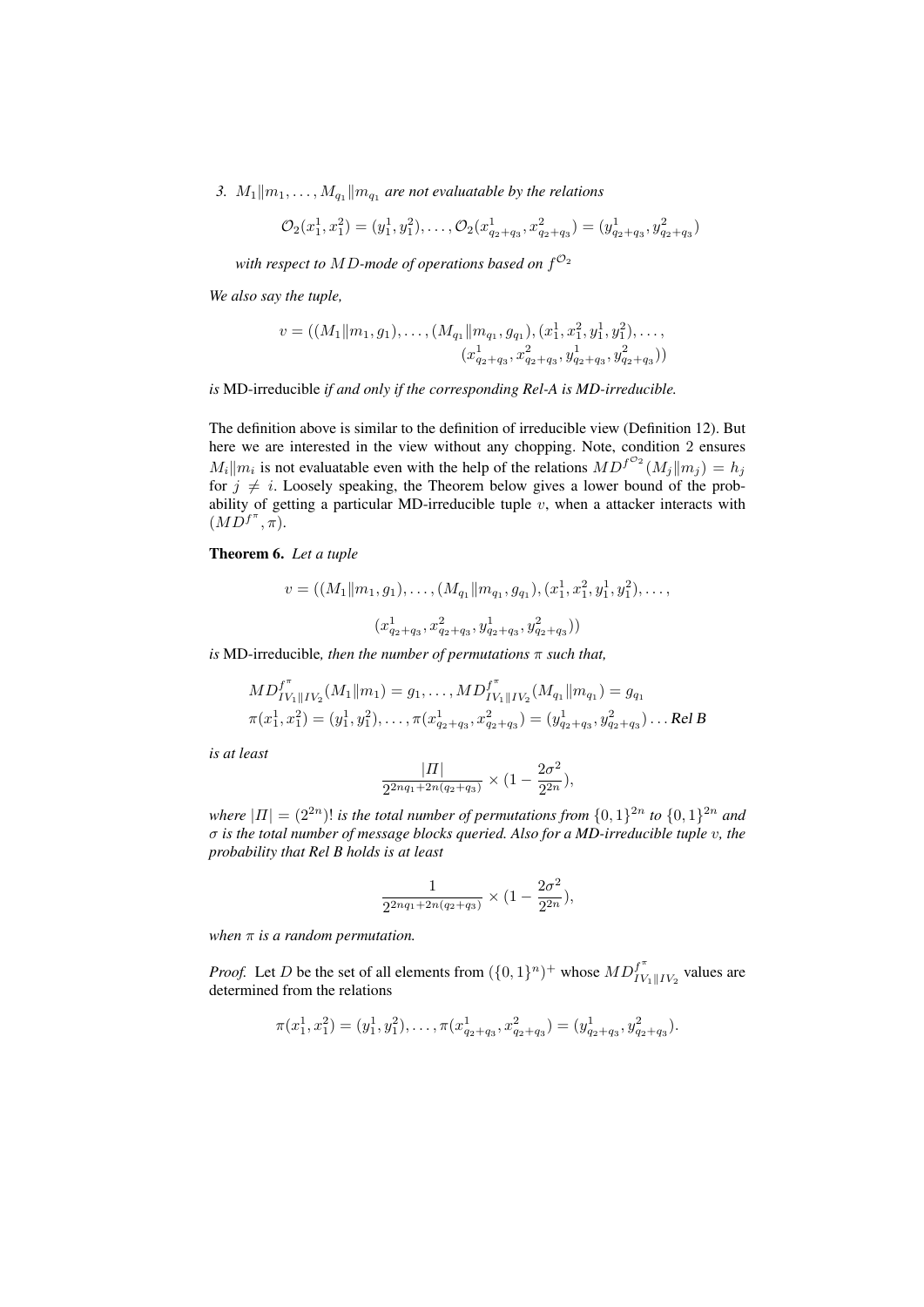Since v is MD-irreducible,  $M_i || m_i \notin D$  for all  $1 \leq i \leq q_1$ . let P denote the set of all nonempty prefixes of  $M_i$ 's. More precisely,

$$
P = \{ M \in (\{0,1\}^n)^+ : M \text{ is prefix of } M_i \text{ for some } 1 \le i \le q_1 \}.
$$

We enumerate the set  $P \setminus D \equiv \{N_1, \ldots, N_{\sigma'}\}$ . Note that,  $|P| + q_1 \le \sum_i ||M_i||$ . Now, we have

$$
\sigma = q_2 + q_3 + \sum_i ||M_i|| \ge q_2 + q_3 + |P| + q_1 \ge q_1 + q_2 + q_3 + \sigma' \equiv \sigma''
$$

Similar to the proof of Lemma 1 in [5], we can choose outputs of  $MD_{1/2}^{f^{O_2}}$  $\frac{1}{IV_1\|IV_2}(N_1), \ldots,$  $MD_{I\bar{V}_1}^{f^{\mathcal{O}_2}}$  $\frac{J}{IV_1\|IV_2}(N_{\sigma'})$  in at least

$$
(2^{2n}-2(q_1+q_2+q_3))(2^{2n}-2(q_1+q_2+q_3+1))\dots(2^{2n}-2(q_1+q_2+q_3+\sigma'-1))
$$

ways. (In the negative term, the factor 2 comes because, any output value should not be same as other output values and the next input value induced by the output value should not be same as other input values.) Hence,

$$
|\{\pi : \{0,1\}^{2n} \to \{0,1\}^{2n} \text{ such that } \pi \text{ is a permutation and satisfies Rel } B\}|
$$
  
\n
$$
\geq (2^{2n} - \sigma'')! \times \prod_{i=0}^{\sigma'-1} (2^{2n} - 2(q_1 + q_2 + q_3 + i))
$$
  
\n
$$
\geq \frac{(2^{2n})!}{2^{2n\sigma''}} \times 2^{2n\sigma'} \times (1 - \frac{2\sigma'^2}{2^{2n}}) \geq \frac{|\pi|}{2^{2nq_1 + 2n(q_2 + q_3)}} \times (1 - \frac{2\sigma^2}{2^{2n}})
$$

 $\Box$ 

Definition 15. *With respect to an irreducible view*

$$
\mathcal{V} = ((M_1||m_1, h_1), \dots, (M_{q_1}||m_{q_1}, h_{q_1}), (x_1^1, x_1^2, y_1^1, y_1^2), \dots, (x_{q_2+q_3}^1, x_{q_2+q_3}^2, y_{q_2+q_3}^1, y_{q_2+q_3}^2))
$$

*an MD-irreducible tuple* v *is said to be* CHOPL-matching *if*

$$
v = ((M_1 || m_1, w_1 || h_1), \dots, (M_{q_1} || m_{q_1}, w_{q_1} || h_{q_1}), (x_1^1, x_1^2, y_1^1, y_1^2), \dots, (x_{q_2+q_3}^1, x_{q_2+q_3}^2, y_{q_2+q_3}^1, y_{q_2+q_3}^2)),
$$

*for some*  $q_1$ -tuple  $w = (w_1, \ldots, w_{q_1})$ .

Let  $M'_{\mathcal{V}}$  be the set of all such CHOPL-matching MD-irreducible tuples.

Theorem 7. *For any irreducible view*

$$
\mathcal{V} = ((M_1||m_1, h_1), \dots, (M_{q_1}||m_{q_1}, h_{q_1}), (x_1^1, x_1^2, y_1^1, y_1^2), \dots, (x_{q_2+q_3}^1, x_{q_2+q_3}^2, y_{q_2+q_3}^1, y_{q_2+q_3}^2))
$$

*we have,*

$$
|M'_{\mathcal{V}}| \ge 2^{sq_1} \times (1 - \frac{q_1(q_1 + q_2 + q_3)}{2^{\min(s,n)}}).
$$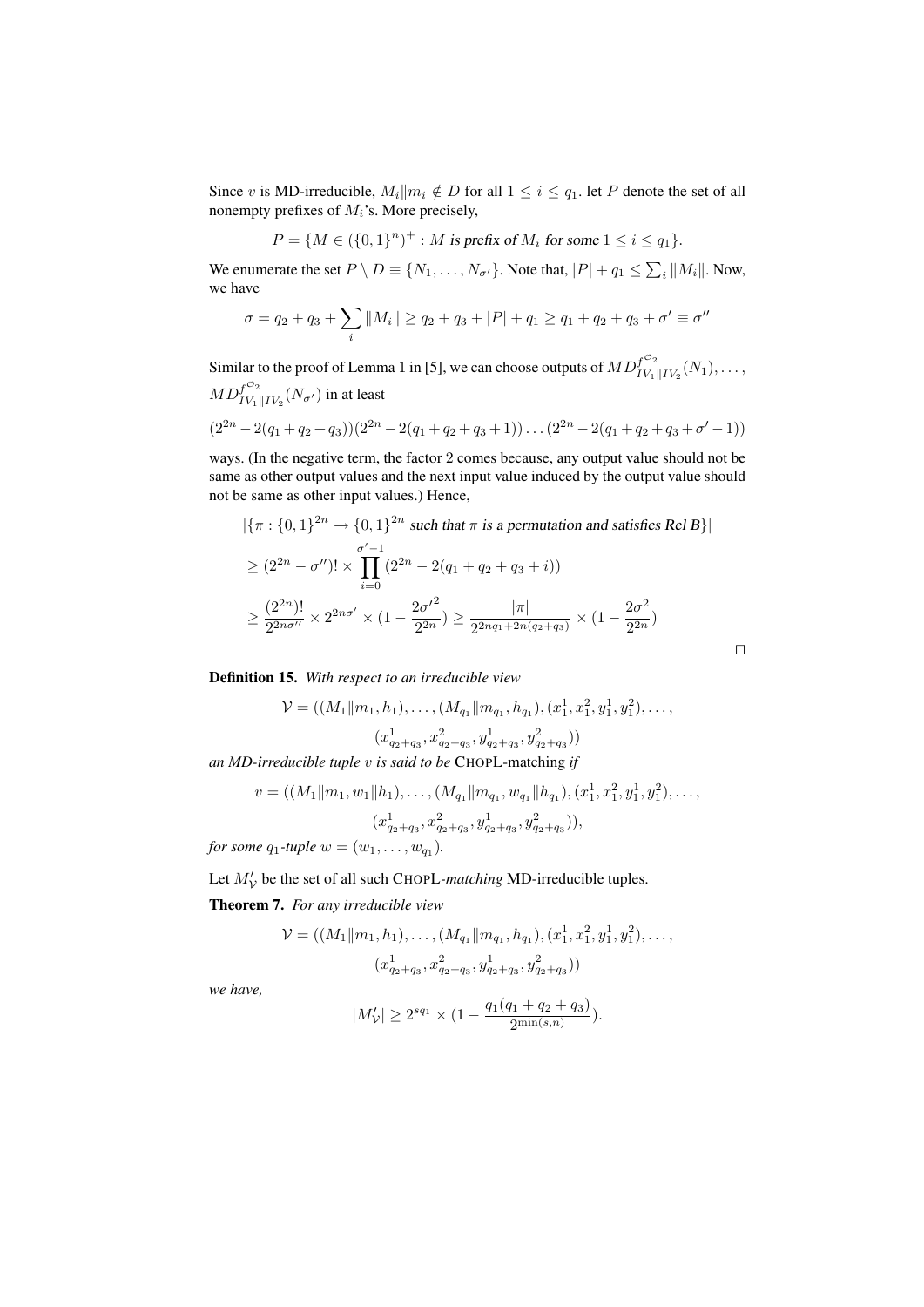For the proof of this theorem, the reader is referred to the full version of the paper

Now we are ready to prove Theorem 5, with help of Theorem 6 and Theorem 7.Let  $V$  be the irreducible view determined by  $A$  and irreducible output view  $OV$ . Consider an Attacker  $A'$ , which makes queries at the same input points as of  $A$ , but has access to  $MD^{f^{\mathcal{O}_2}}$  instead of  $JH'^{\mathcal{O}_2}$ . Hence,

$$
\Pr[\mathcal{O}\mathcal{V}_{JH^{/\pi},\pi}^{\mathcal{A}} = \mathcal{O}\mathcal{V}] = \Pr[\mathcal{V}_{JH^{/\pi},\pi}^{\mathcal{A}} = \mathcal{V}] = \sum_{v \in M_{\mathcal{V}}} \Pr[\mathcal{V}_{MD^{f^{\pi}},\pi}^{\mathcal{A}'} = v]
$$
  
\n
$$
\geq \sum_{v \in M_{\mathcal{V}}} \frac{1}{2^{2nq_1 + 2n(q_2 + q_3)}} \times (1 - \frac{2\sigma^2}{2^{2n}})
$$
  
\n
$$
\geq \frac{1}{2^{2nq_1 + 2n(q_2 + q_3)}} \times (1 - \frac{2\sigma^2}{2^{2n}}) \times 2^{sq_1} \times (1 - \frac{2q_1(q_1 + q_2 + q_3)}{2^{\min(s,n)}})
$$
  
\n
$$
= \frac{1}{2^{(2n - s)q_1 + 2n(q_2 + q_3)}} \times (1 - \frac{2\sigma^2}{2^{2n}}) \times (1 - \frac{2q_1(q_1 + q_2 + q_3)}{2^{\min(s,n)}})
$$

 $\Box$ 

#### 4.3 Indifferentiability Security Bound

We are now ready to prove the main result of this section. For any attacker  $A$ , making at most  $q_1, q_2, q_3$  queries to the oracles  $\mathcal{O}_1, \mathcal{O}_2(+, \cdot, \cdot), \mathcal{O}_2(-, \cdot, \cdot)$  respectively we show an upper bound for Adv  $_A$ .

**Theorem 8.** *The*  $JH'^{\pi}$ *-construction (with*  $(2n - s)$ *-bit output) based on a random permutation*  $\pi$  *is*  $(\mathcal{O}(q_2 + q_3)), q_1, q_2 + q_3, \epsilon)$  *indifferentiable from a random oracle* R, *with*

$$
\epsilon \le \frac{2\sigma^2}{2^{2n}} + \frac{2q_3(q_2+q_3)}{2^n} + \frac{2q_2(q_2+q_3) + 2q_1(q_1+q_2+q_3)}{2^{\min(s,n)}},
$$

*where*  $\sigma$  *is the maximum number of message blocks queried,*  $q_1$  *is the maximum number queries to*  $JH'^\pi$  *or*  $R$ *,*  $q_2 + q_3$  *is the maximum number of queries to*  $\pi, \pi^{-1}$  *or*  $S'^{R}(+,\cdot,\cdot), S^{R}(-,\cdot,\cdot).$  Here we also assume,  $q_2 + q_3 < 2^{\min(s,n)}/4.$ 

*Proof.* For any attacker  $A$  and an irreducible output view  $OV$  from Theorem 3 and Theorem 5 we have,

$$
\Pr[\mathcal{OV}_{JH^{\pi}, \pi}^A = \mathcal{OV}]
$$
\n
$$
\geq \left(1 - \left(\frac{2\sigma^2}{2^{2n}} + \frac{2q_3(q_2 + q_3)}{2^n} + \frac{2q_2(q_2 + q_3) + 2q_1(q_1 + q_2 + q_3)}{2^{\min(s, n)}}\right)\right)
$$
\n
$$
\times \Pr[\mathcal{OV}_{R, S'^R}^{\mathcal{A}} = \mathcal{OV}]
$$

Now, applying Theorem 2 we get the required result.  $\Box$ 

When maximum query length  $\ell$  is smaller than  $2^{n/2}$ , for any attacker A (making at most  $q$  many queries) against the JH $'$  construction we have

$$
\mathsf{Adv}_{\mathcal{A}} = \mathcal{O}(\frac{q^2}{2^{\min(s,n)}})
$$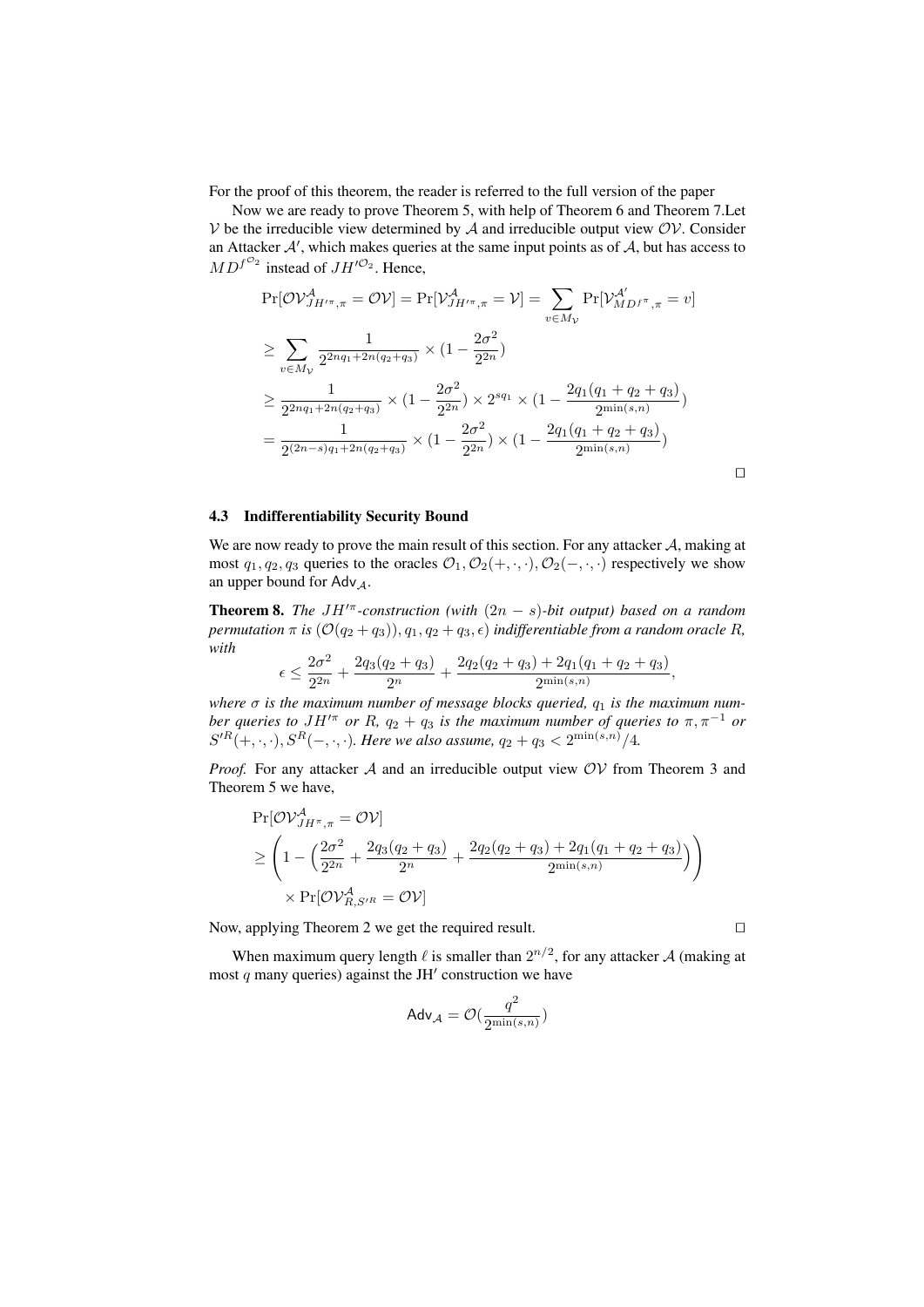#### 5 Indifferentiability Security Analysis of  $JH_P$

In this section we prove the indifferentiability of JH mode of operation with padding.

#### 5.1 Simulator and its Interpolation Probability

We describe our simulator in Fig 5. Similar to previous section, the following notation we used in describing the simulator.

- Partial permutation  $e: \{0,1\}^{2n} \to \{0,1\}^{2n}$ , initially empty. *I* denotes set of points where  $e$  is defined and  $\ddot{o}$  denotes the output points of  $e$ .
- Partial function  $e^*: ({0,1})^n)^* \to {0,1}^{2n}$  initialized to  $e^*(\phi) = IV_1 || IV_2$ .
- − Set  $C \subseteq \{0,1\}^n$  initialized to  $C = \{IV_1\}$  is the FH (first half) of  $e^*$  outputs.

For a padding rule  $P = (PAD, DEPAD)$  and  $M \in (\{0,1\}^n)^+$ , we recall  $LB(M) \subseteq$  $\{0,1\}^n$  is defined as  $\{m \in \{0,1\}^n : \text{DEPAD}(M||m) \neq \perp\}$ . As in case of the actual JH padding rule we assume,  $|LB(M)| \leq 2$ .

We recall the design philosophy behind the  $JH'$  simulator from Section 4.1. Over there the simulator was maintaining a list of *evaluatable* queries and their non-chopped outputs in the partial permutation  $e_1^*$ . When the simulator receives some query the goal of the simulators are three fold.

- 1. Give a random output keeping in mind the permutation property.
- 2. Do not create some new evaluatable query unless forced to do so. That means output of the simulator will never create a new evaluatable query with the exception of the following scenario.
- 3. It might happen, only the input of the simulator forces another new evaluatable query. (This happens if attacker is trying to find some  $\mathcal{O}_1$  query output through  $\mathcal{O}_2$ query.) If this happens, then adjust the output of the simulator so that it remains *consistent* to R, w.r.t. the new evaluatable query.

One crucial point is, during one simulator query the simulator must prevent creation of more than one evaluatable query. Otherwise, the simulator can not remain consistent to both of them. In forward queries to  $JH'$  simulator with  $s = n$ , when the attacker has forced creation of one new evaluatable query the  $LH$  (last half) of the possible output gets fixed by  $R$  response of that evaluatable query, but the simulator has control over FH output with which it makes sure, another evaluatable query is not created.

Here the situation is reversed.  $FH$  gets fixed by  $R$ , the simulator has control only over  $LH$ . This is problematic, because only  $FH$  can lead to creation of more evaluatable queries (with one more message block after the current evaluatable query). In fact, in Section 6 the attacker against  $JH$  mode operation (without length padding at last block) exploits this fact. But the simulator can play with  $LH$  to change the actual evaluatable query (even though it can not prevent the creation.) By doing so, the simulator ensures the new evaluatable query is not a valid padded message, hence for that query the simulator does not need to be consistent with  $R$ . The simulator also need to be careful such that no new evaluatable queries of length (current evaluatable query length + 2) or more are created. However, that can easily be handled.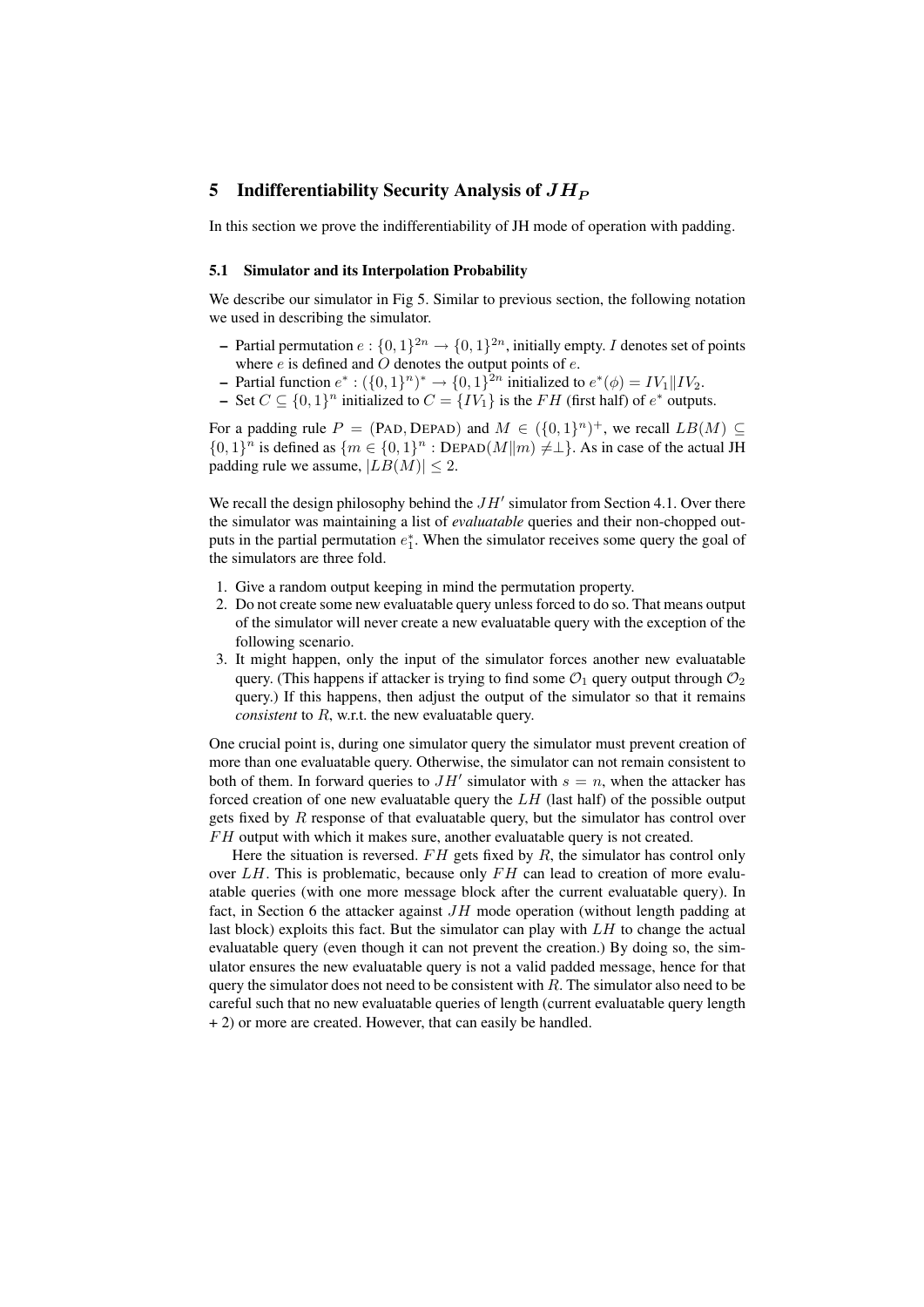

Fig. 5. Simulator for JH with padding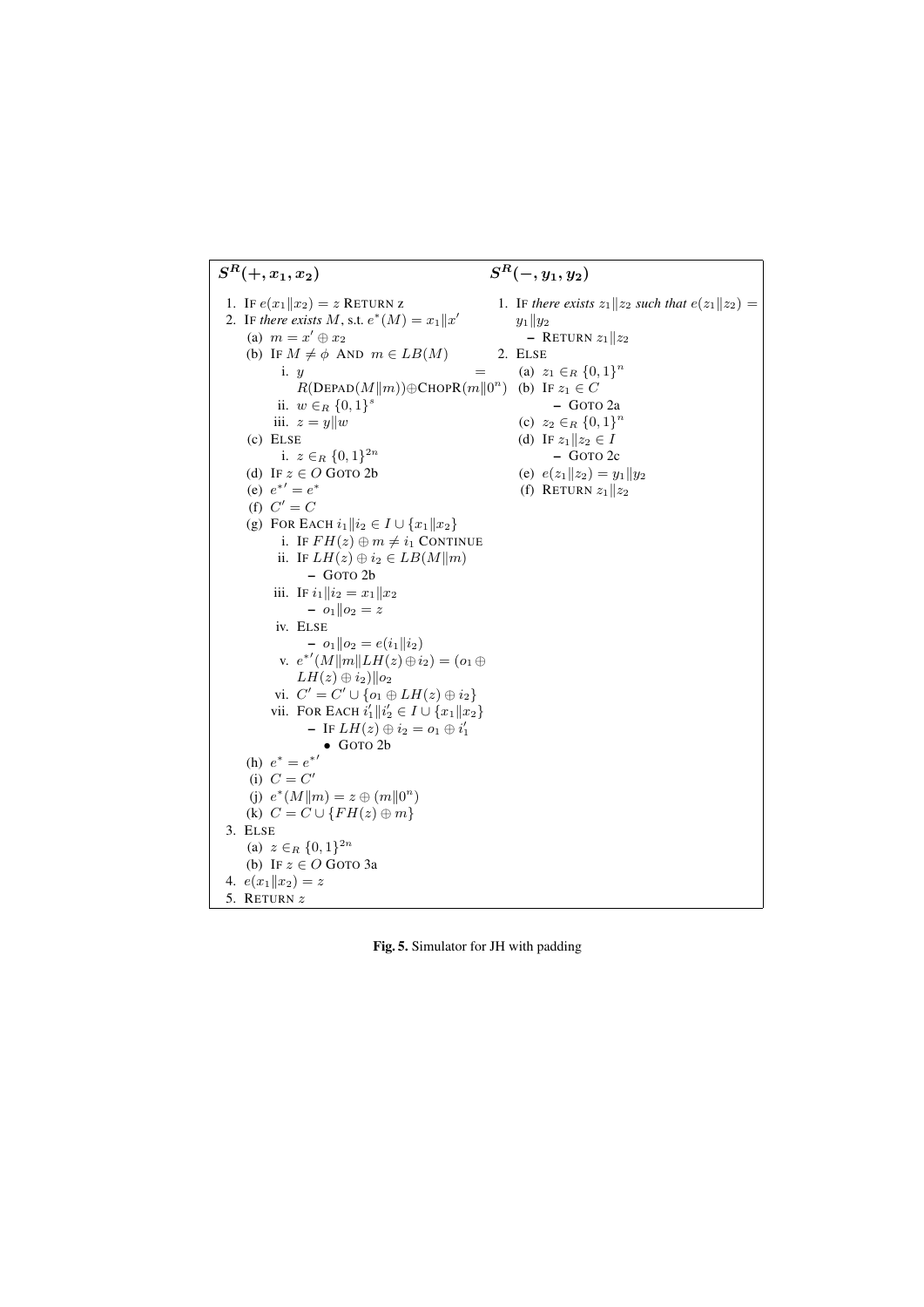The next two theorems describe the running time and interpolation probability upper bound corresponding to the simulator.

**Theorem 9.** For any attacker A against  $JH_p^{\pi}$  mode of operation and any irreducible *output view* OV *with respect to it, we have*

$$
\Pr[\mathcal{O}\mathcal{V}_{R, S^{R}}^{A} = \mathcal{O}\mathcal{V}] \leq \frac{1}{2^{(2n-s)q_{1}+2n(q_{2}+q_{3})}} \times \frac{1}{(1-\frac{(q_{2}+q_{3}+3)^{2}}{2^{s}})^{q_{2}}}\times \frac{1}{(1-\frac{(q_{2}+q_{3}+1)^{2}}{2^{n}})^{q_{3}}}
$$

 $when (q_2+q_3+3)^2 < 2^{\min(s,n)}$ .

**Theorem 10.** If  $2(q_2+q_3+3)^2 < 2^{\min(s,n)}$ , the simulator  $S^R$  takes at most  $\mathcal{O}((q_2+q_3+3)^2)$  $(q_3)^2$ ) time to answer any query (except with exponentially negligible probability).

The proof of two theorems above is similar to the proof of Theorem 3 and Theorem 4. Due to space constraint we skip the proof and refer the reader to full version of the paper.

# 5.2 Interpolation Probability of  $\mathcal{O}\mathcal{V}^{\mathcal{A}}_{JH^{\pi}_{P},\pi}$

The following theorem is analogous to Theorem 5, used in Section 4.

Theorem 11. *For any attacker* A *and any irreducible output view* OV *with respect to it, we have*

$$
\Pr[\mathcal{O}\mathcal{V}_{JH_{P}^{\pi},\pi}^{\mathcal{A}} = \mathcal{O}\mathcal{V}] \ge \frac{1}{2^{(2n-s)q_1+2n(q_2+q_3)}} \times (1-\frac{2\sigma^2}{2^{2n}}) \times (1-\frac{2\sigma q_1(q_1+q_2+q_3)}{2^s}).
$$

For the proof of above theorem we refer the reader to the full version.

#### 5.3 Indifferentiability Security Bound

**Theorem 12.** The  $JH_P^{\pi}$  mode of operation (with  $(2n - s)$ -bit output) based on a ran $dom$  permutation  $\pi$  is  $(\mathcal{O}((q_2 + q_3)^2), q_1, q_2 + q_3, \epsilon)$  indifferentiable from a random *oracle* R*, with*

$$
\epsilon \le \frac{2\sigma^2}{2^{2n}} + \frac{q_2(q_2+q_3+3)^2}{2^s} + \frac{q_3(q_2+q_3+1)^2}{2^n} + \frac{2\sigma q_1(q_1+q_2+q_3)}{2^s},
$$

where  $\sigma$  is the maximum number of message blocks queried,  $q_1$  is the maximum num*ber queries to JH*<sup> $\pi$ </sup> *or* R,  $q_2 + q_3$  *is the maximum number of queries to*  $\pi$ ,  $\pi^{-1}$  *or*  $S'^{R}(+,\cdot,\cdot), S^{R}(-,\cdot,\cdot)$ . Here we also assume,  $2(q_2+q_3+3)^2 < 2^{\min(s,n)}$ .

Under reasonable assumptions, for an attacker making at most  $q$  queries with total  $\sigma$ many compression function invocations we have

$$
\mathsf{Adv}_{\mathcal{A}} = \mathcal{O}(\frac{\sigma^2}{2^{2n}} + \frac{q^3}{2^n} + \frac{q^2\sigma}{2^s}).
$$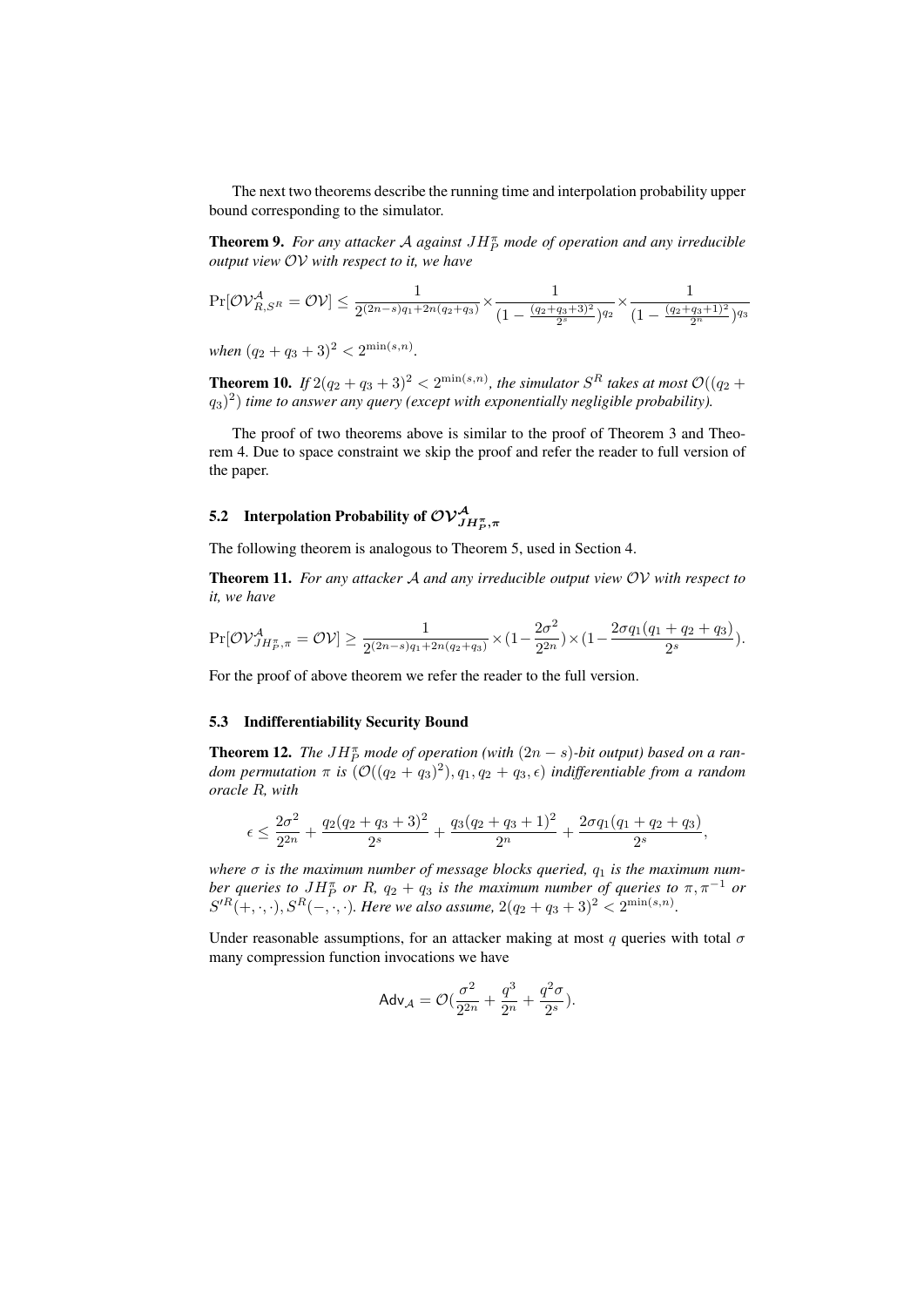

Fig. 6. 6(a): Distinguisher for JH-n without length padding, 6(b): Distinguisher for JH' without length padding

## 6 Distinguisher  $A$  for JH without length padding at last block

Recall that the compression function of JH is based on a fixed permutation  $\pi$ . On input of the *n*-bit message block m and 2n-bit chaining value  $h_1||h_2$  the compression function outputs  $f(m, h_1, h_2) = \pi(h_1, h_2 + m) + m||0^n$ . JH applies chopped Merkle-Damgård transformation and outputs first  $t$  ( $t = 2n - s$ ) bits of the output of final compression function. Here s denotes the number of chopped bits.

In case of JH-n, we have  $s = n$ . Our distinguisher first queries  $h = C^{\pi}(M)$  with a random *n*-bit message M. The distinguisher appends  $0^n$  with h and queries  $t_1||t_2 =$  $\pi(+, h \| 0^n)$ . Note that when the distinguisher is interacting with  $(\pi, C^{\pi})$ , the second  $\pi$  query made by  $C^{\pi}(M||M_2)$  will be on the input  $(h||z)$  where z is the last n bit output of  $\pi(+, IV_1, IV_2 \oplus M_1)$  xor-ed with  $M_2$ . So if we set  $M_2$  to be the last n bit output of  $\pi(+, IV_1, IV_2 \oplus M_1)$  then  $z = 0^n$ . Note that in case of JH with length padding, we could not choose  $M_2$  this way as the length block is fixed. To get  $M_2$ , the distinguisher queries  $z_1z_2 = \mathcal{O}_2(+, IV_1||IV_2 \oplus M)$ . Now  $\mathcal D$  sets  $M_2 = z_2$  and queries  $h_2 = C^{\pi}(M||z_2)$ . Finally the distinguisher checks whether  $h_2 = t_1 \oplus z_2$ . Formal algorithm of the distinguisher is described in Figure 6(a).

Theorem 13. *If the simulator* S *makes at most* k *many* R *queries for answering a single query, then*  $\mathsf{Adv}_{\mathcal{A}} \geq 1 - \frac{2k+1}{2^n}$ 

## 7 Distinguisher for JH'

In this section, we show one distinguisher with  $\Omega(2^{n/2})$  many queries, which is successful against any simulator with non-negligible probability. Hence, when maximum query length  $\ell$  is bounded by  $2^{n/2}$ , we get tight security bound.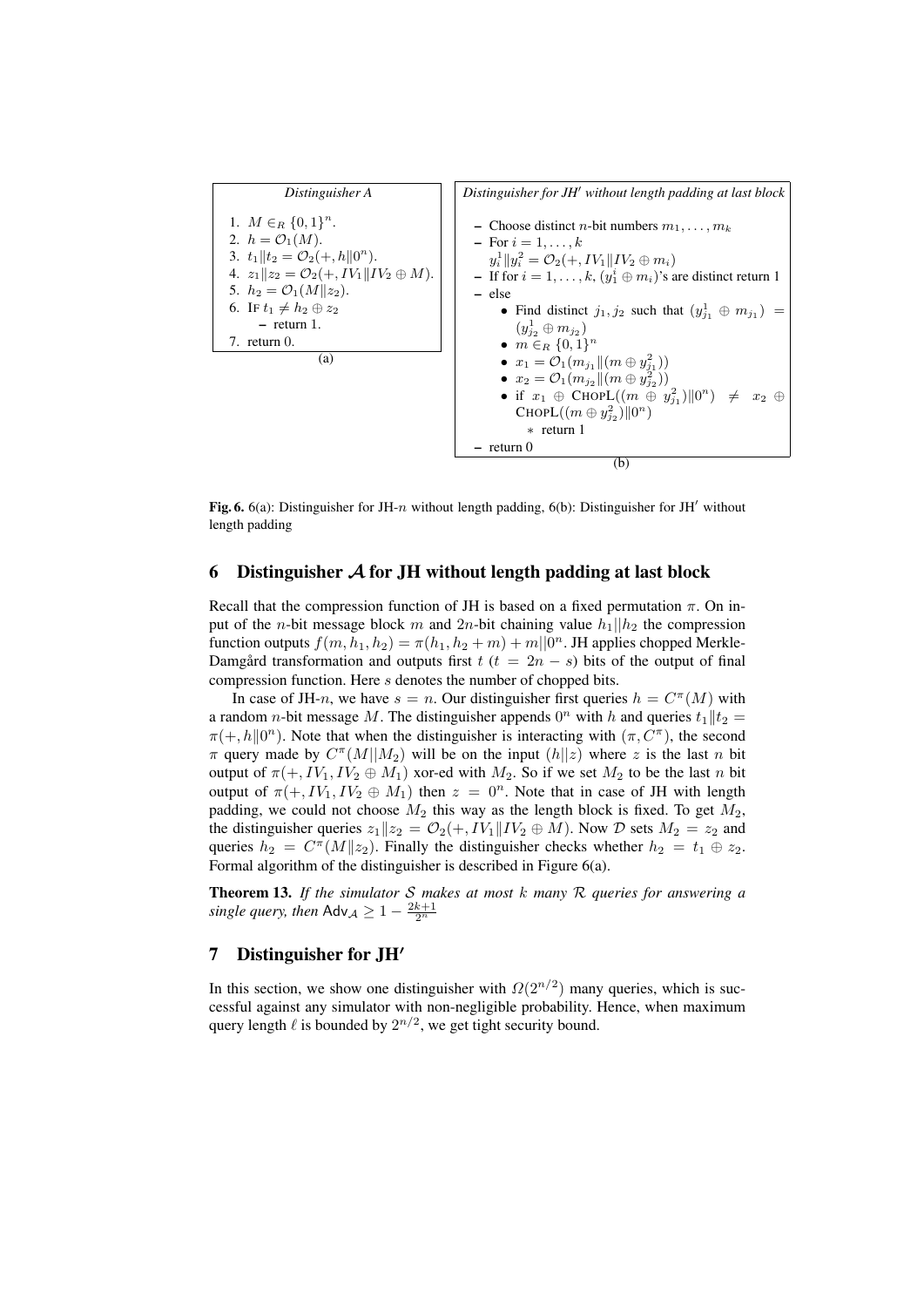The distinguisher has access to two oracles  $\mathcal{O}_1, \mathcal{O}_2$  and is trying to differentiate between the two scenarios whether  $(\mathcal{O}_1, \mathcal{O}_2)$  is  $(JH^{\pi}, \pi)$  or  $(R, S^R)$ . Formal description of our distinguisher is given in Fig 6(b). The success probability of the distinguisher is established by following theorem. For a proof we refer the reader to the full version of the paper.

## **Theorem 14.** *With*  $k = \Omega(2^{n/2})$ , Adv<sub>A</sub> is non-negligible for any simulator S.

Note, if we use CHOPR instead of CHOPL then the same attack actually applies for the original JH mode of construction without length padding at last block as well.

#### 8 Preimage Attack on JH

In this section we demonstrate a preimage attack on Merkle-Damgård based the JH compression function. As the JH hash output is a part of  $MD^{f^*}$ , having preimage attack on  $MD^{f^{\pi}}$  immediately translate a preimage attack on JH hash function. We use multicollision as it has been used in [16]. Let  $Q(r)$  denote expected number of queries to get r-collision of a n-bit random oracle. In [20], it was shown that  $Q(r) \sim$  $2^{n(r-1)/r}(r!)^{1/r}$ . In [16], a preimage attack on JH has been shown based on multicollision of the forward direction of the JH mode. The query-complexity of the attack is  $\mathcal{O}(Q(r))$  where r is a solution of the equation  $r^{1/2}Q(r) = 2^n$ . We use two sided multicollision (both from forward and backward direction) to improve the attack complexity little bit. The new query-complexity is  $\mathcal{O}(Q(r))$  where  $Q(r)r = 2<sup>n</sup>$ . Now we describe our preimage attack for  $MD^{f^{\pi}}$  where  $f^{\pi}$  is the compression function defined in JH based on a permutation  $\pi$  (see Fig 2). Let  $h||h' \in \{0,1\}^{2n}$  be a randomly chosen target. Note that given any  $m, h, h', f^{-1}(h, h', m)$  is easily computable by making only one  $\pi^{-1}$  query.

- 1. Choose an arbitrary message block  $M_5$  with correct padding, and compute  $H_4$  :=  $h_4\|h'_4 = f^{-1}(h\|h', M_5).$
- 2. Compute  $Q(r)$  candidates for  $H_3 = f^{-1}(H_4, M_4)$  to obtain r-collision on the last half of  $H_3$ . This is possible since we assume that  $\pi$  is a random permutation. Let L be the list of r many  $H_3$ 's such that  $LH(H_3)$ 's are identical to say  $h'_3$ .
- 3. Similarly we do it for forward computation of f for the first message block  $M_1$ . We have a list L' of r values of  $H_1$  such that  $FH(H_1) = h_1$  for all  $H_1 \in L'$ .
- 4. Now we run a kind of meet-in-the-middle attack for the chaining value  $H_2$ . We compute  $Q(r)$  values of  $\pi(h_1, h'_1)$  and  $\pi^{-1}(h_3, h'_3)$  for  $Q(r)$  choices of  $h'_1$  and  $h_3$ . Note that  $h_1$  and  $h'_3$  are fixed from the previous two steps. Find  $h'_1$  and  $h_3$  such that

$$
FH(\pi(h_1, h'_1) \oplus \pi^{-1}(h_3, h'_3)) \oplus h'_1 \in L', LH(\pi(h_1, h'_1) \oplus \pi^{-1}(h_3, h'_3)) \oplus h_3 \in L.
$$

For any pair  $(h'_1, h_3)$  the probability of the above event is  $\frac{r^2}{2^{2n}}$  $\frac{r^2}{2^{2n}}$ . Since we have  $Q^2(r)$ such pairs we can expect one such pair  $(h'_1, h_3)$  satisfying the above condition provided r is the at least the solution of the equation  $rQ(r) = 2<sup>n</sup>$ . Let  $M_2 =$  $FH(\pi(h_1, h'_1) \oplus \pi^{-1}(h_3, h'_3)), M_3 = LH(\pi(h_1, h'_1) \oplus \pi^{-1}(h_3, h'_3)).$  Moreover we choose  $M_1$  and  $M_4$  from the list L' and L respectively such that  $H_1 := h_1 || h'_1$ and  $H_3 := h_3 || h'_3$  are the corresponding chaining value.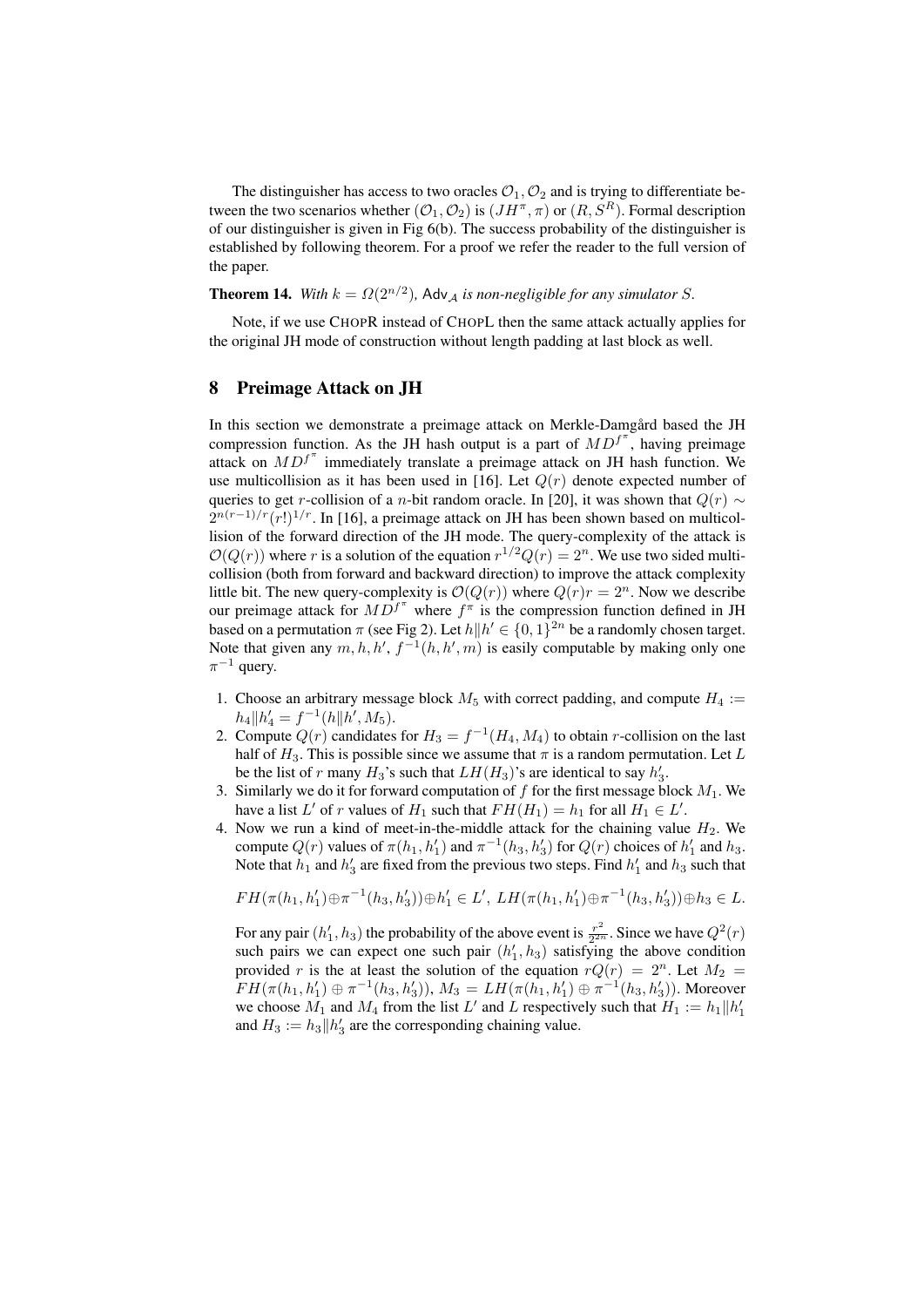It is easy to verify that  $MD^{f^{\pi}}(M_1||M_2||M_3||M_4||M_5) = h||h'$ . In [16],  $r = 51$  to satisfy the equation  $r^{1/2}Q(r) = 2^{512}$  where  $n = 512$ . The query complexity of their attack is roughly  $2^{510}$ . We can choose  $r = 46$  a solution of  $rQ(r) \sim 2^{512}$ . In this case the query complexity of  $\pi$  and  $\pi^{-1}$  is roughly  $2^{507}$ . Compared with the previous preimage attack, it does not have significant reduction in complexity. However, asymptotically it has non-trivial reduction finding preimage of JH. The solution of r in  $r^{1/2}Q(r) = 2^n$ is larger than that of  $rQ(r) = 2<sup>n</sup>$ . Since  $Q(r)$  is strictly increasing function in r our attack complexity is asymptotically less than that of [16]. However, we do not know any concrete forms of the query complexities for these two attacks.

## 9 Conclusion

14 candidates has been selected for the second round of SHA3 competition. Over the next few years one of these candidates will win and become the next hash function standard. In this paper we considered the security of a second round candidate, JH, in the indifferentiability framework. We showed that under the assumption that the underlying permutation is a random permutation, JH mode of operation with specific padding rule is indifferentiable from a Random Oracle. We also considered a modified design of JH, called JH', by chopping different bits. We analyzed the indifferentiability of JH' mode with optimal bounds. We also presented a distinguisher for JH mode without length padding ( with any other prefix free padding). Finally we constructed a preimage attack with  $2^{507}$  query which is better than the complexity of known preimage attacks. However, our attack doesnot pose any serious threat to JH hash function.

#### 10 Acknowledgements

We sincerely thank Jean Sébastien Coron for his valuable comments on initial drafts of this paper. We also thank anonymous reviewers for their thoughtful suggestions.

## **References**

- 1. M. Bellare and P. Rogaway. Random Oracles Are Practical : A Paradigm for Designing Efficient Protocols. In *1st Conference on Computing and Communications Security*, ACM, pages 62–73. 1993.
- 2. M. Bellare and T. Ristenpart. Multi-Property-Preserving Hash Domain Extension and the EMD Transform. In *Advances in Cryptology - Asiacrypt 2006*, volume 4284 of *LNCS*, pages 299-314, Springer-Verlag, 2006.
- 3. R. Barke On the Security of Iterated MACs. Diploma Thesis '03. ETH Zurich
- 4. G. Bertoni, J. Daemen, M. Peeters, and G. Van Assche. On the indifferentiability of the sponge construction. In *Advances in Cryptology- Eurocrypt 2008*, volume 4965 of LNCS, pages 181- 197. Springer-Verlag, 2008.
- 5. D. Chang and M. Nandi. Improved Indifferentiability Security Analysis of chopMD Hash Function. In *Fast Software Encryption 2008*, LNCS 5086/2008, pages 429–443.